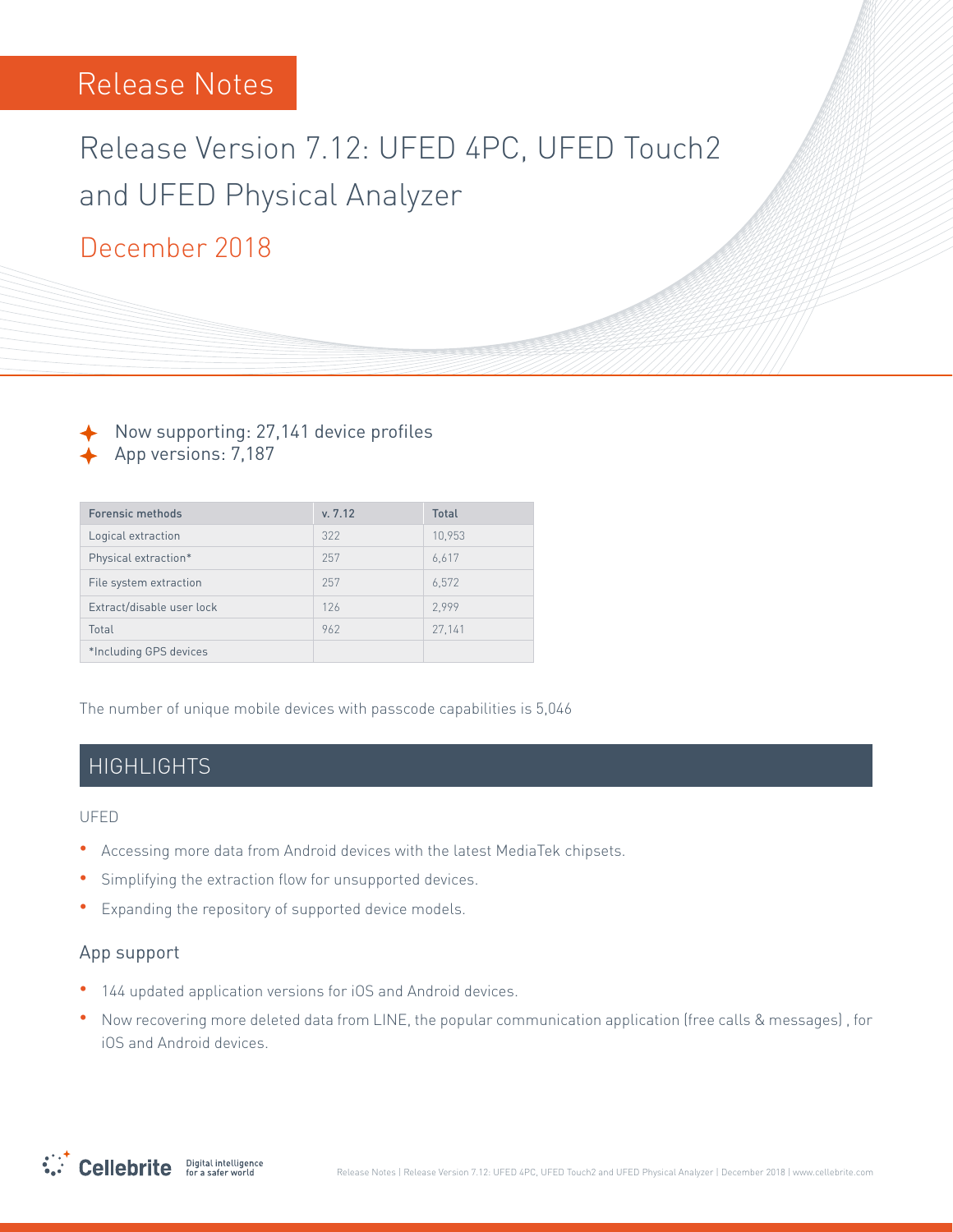## Access more data from devices with the latest MediaTek chipsets

#### Industry first: MediaTek (MTK) Decrypting Bootloader

MTK Decrypting Bootloader is a new generation generic extraction method for MediaTek based devices. Benefit from the full spectrum of UFED capabilities including unlock, file system and physical extraction.

This new UFED version supports a larger number of encrypted devices with the latest MediaTek chipsets. These chipsets are prevalent in low-medium tier phones including LG, Meizo, Motorola, Huawei, VIVO and OPPO.Supported chipsets include: 6580, 6735, 6737, 6750, 6753, 6755, 6757, 6797.

## Industry first: New method to remove screen lock on LG Android devices

This new screen lock removal method allows users to remove the screen lock from some of the most popular and advanced LG Android-OS devices including H870 G6, H820 G5, LM-X210MA, M210, MP260 and more.



**MEDIATEK** 

Stay tuned for support from more leading vendors such as Motorola, Alcatel and others, in 2019.

#### Simplifying the extraction flow for unsupported devices

With the launch of UFED 7.12, we have simplified the user experience around extractions when encountered with an unsupported device. By combining generic extraction capabilities with a smart algorithm, the UFED software creates a dynamic profile and suggests a recommended extraction flow.

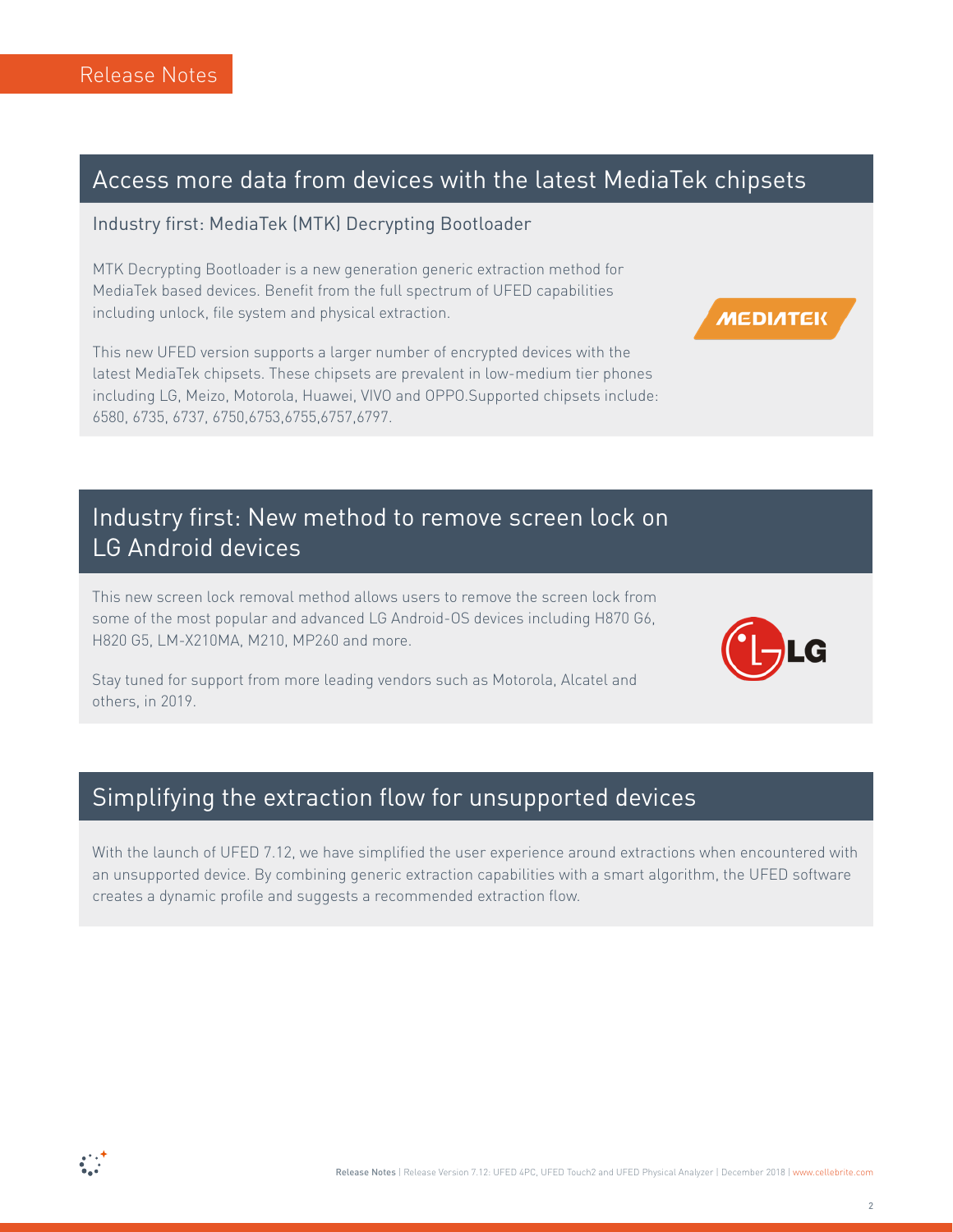## **Dynamic Profile**

The new Dynamic Profile function builds a suggested device profile, based on the device's properties. Once a device profile has been determined, a recommended extraction method is assigned to help focus the user and guide him/her through the extraction process.

#### Enhanced database of devices

We have enriched our existing repository of supported device models by adding more than 500 additional models. This allows users to search for any device that is potentially supported in UFED but was not tested by Cellebrite. By incorporating these devices into the database, once a user connects a device, the UFED system will search for the device in the repository, and build a suggested profile for the extraction.

## Decode even more data from Zip archive files

This new capability automatically unzips and decodes data from .zip files, organizing the content in their designated categories within UFED Physical Analyzer, helping expedite and simplify the examination process. This capability can be activated in the Case Wizard.



## New update for the wireless network/BSSID offline database

Download it from MyCellebrite to convert more locations data.

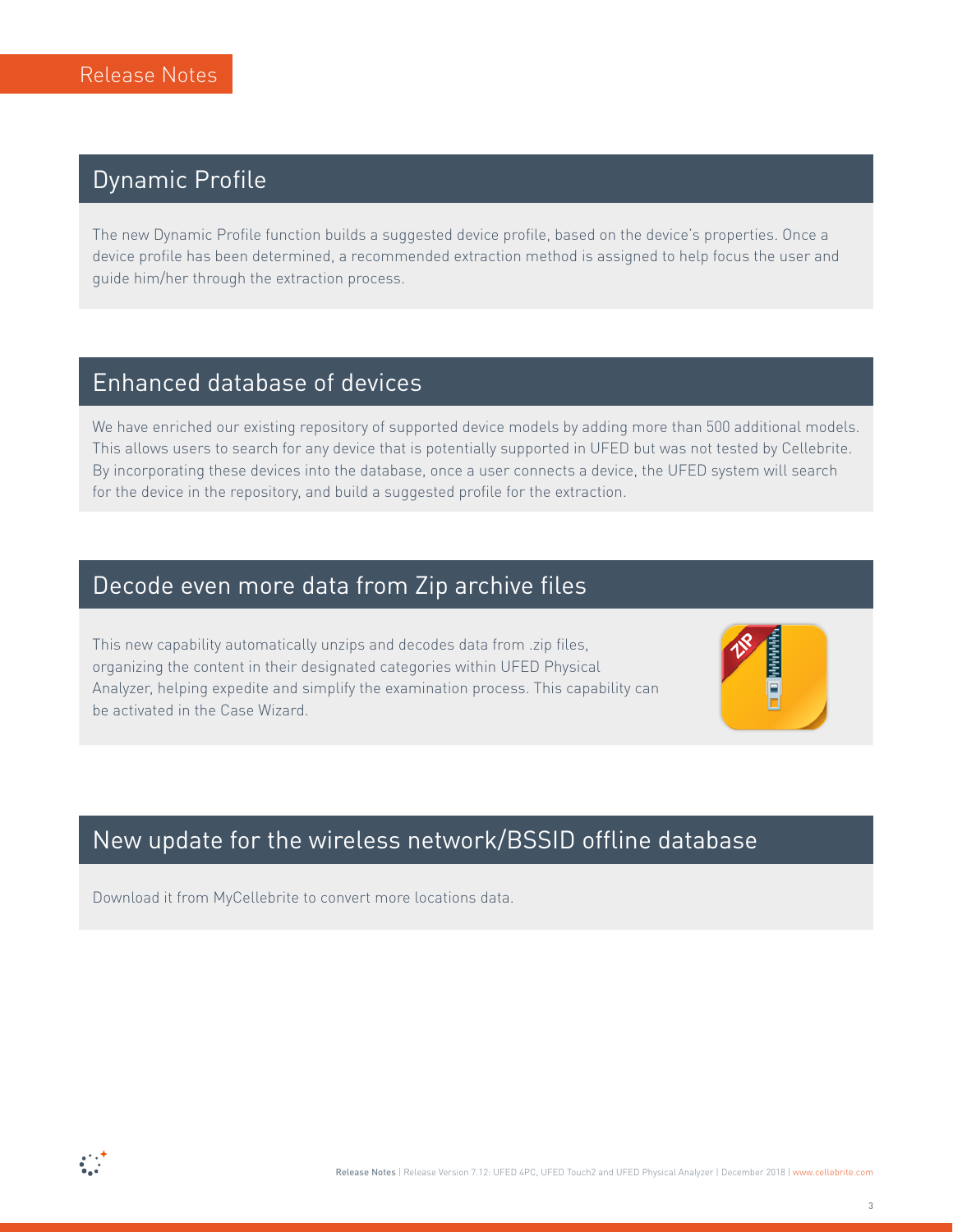## Uncover essential data in iCloud Apple production sets to accelerate investigations

Apple can produce an iCloud production set, pending legal process, that contains information like what you might find in an iTunes backup file. Once examiners receive the iCloud production set back, it still needs additional handling to extract all the information inside. You can now process and decode the latest iCloud Production set in UFED Physical Analyzer. Use the "Open common plug-ins" to quickly decode iCloud Apple production raw data.



| UFED Physical Analyzer 7.12.0.103 |                                                     |              |                   |                                  |  |                          | $\sim$                  |
|-----------------------------------|-----------------------------------------------------|--------------|-------------------|----------------------------------|--|--------------------------|-------------------------|
| <b>UFED</b> Physical Analyzer     | File View Tools Extract Python Plug-ins Report Help |              |                   |                                  |  | <b>Co</b> P All Projects |                         |
|                                   | Open case<br>@g Open (advanced)                     | Ctrl+Shift+O |                   |                                  |  |                          |                         |
|                                   | Open common plug-ins                                |              | Backup            |                                  |  | Copen                    | <sup>(b)</sup> Settings |
|                                   | Recent                                              |              | <b>Production</b> | Apple -> iCloud Apple production |  |                          |                         |
|                                   | Add extraction to                                   |              | Drones            |                                  |  |                          |                         |
|                                   | Save as UFDX                                        |              |                   |                                  |  |                          |                         |
|                                   | Close tabs                                          |              |                   |                                  |  |                          |                         |
|                                   | Close                                               | Ctrl+W       |                   |                                  |  |                          |                         |
|                                   | Save project session                                |              |                   |                                  |  |                          |                         |
|                                   | Load project session                                |              |                   |                                  |  |                          |                         |
|                                   | Exit                                                |              |                   |                                  |  |                          |                         |
|                                   |                                                     |              |                   |                                  |  |                          |                         |

#### Solved Issues:

- **•** Saving multiple tagged instant messages (in a chat conversation) in a PAS file
- A decoding issue while carving a Samsung S8 device
- Missing converted .wav files when exporting WeChat with silk audio files from chat conversation view
- A decoding issue of WhatsApp app on iPhone 4 devices
- A decoding issue of contacts and call logs from Samsung S9 devices
- Unable to export locations with enriched BSSID values, after running locations carver
- **•** Folder view is now working when merging SIM card extraction
- Full paths of screen capture are now presented in reports
- Selecting chat items to report within the search result table now also includes the messages

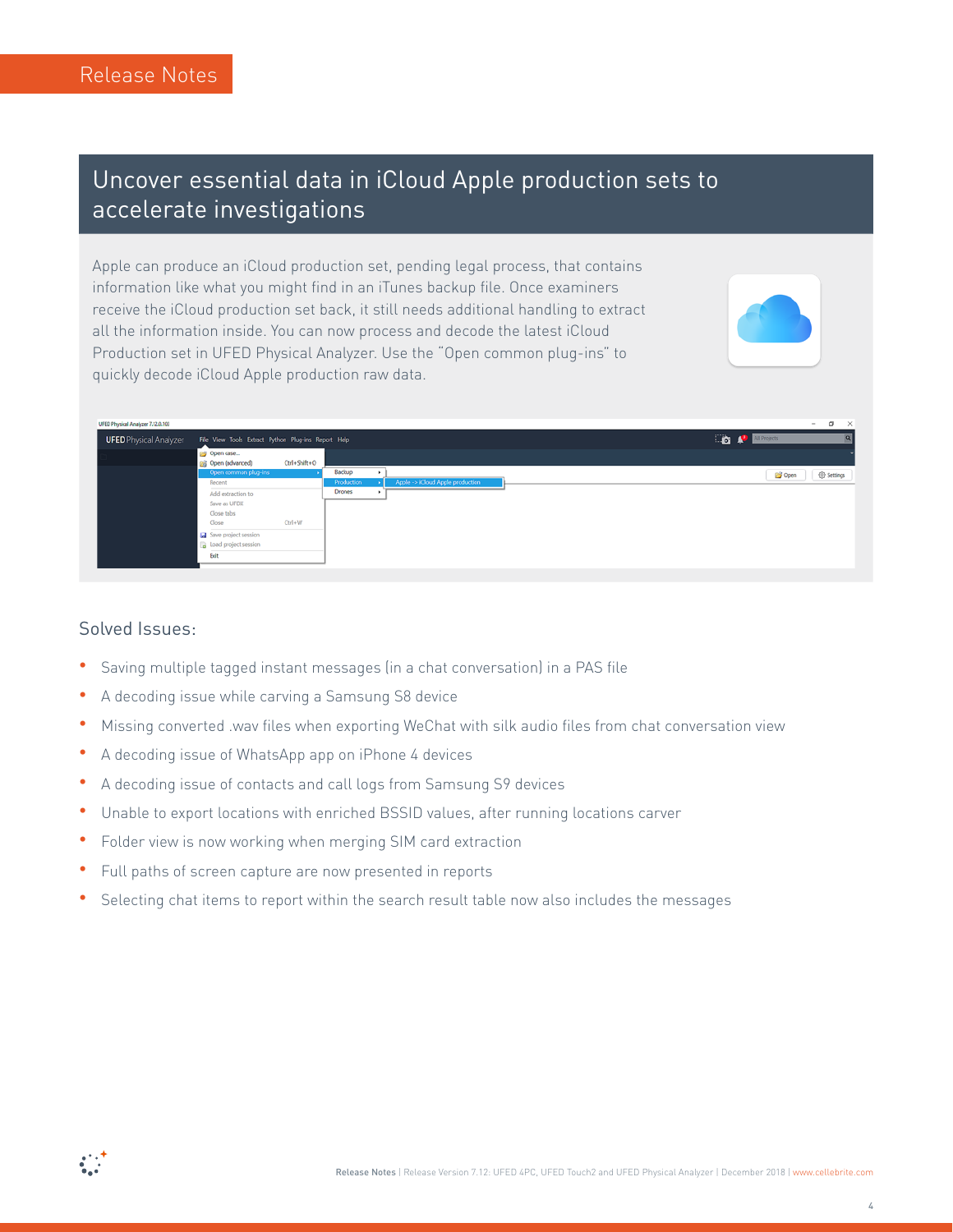#### iOS: New and updated apps

| 73 updated apps    |              |
|--------------------|--------------|
| Any.DO             | 4.26.0       |
| <b>ASKfm</b>       | 4.27.2       |
| Azar               | 1.31.0       |
| <b>BeeTalk</b>     | 3.3.0        |
| Booking.com        | 18.0         |
| Chrome             | 70.0.3538.75 |
| Ctrip (Chinese)    | 7.16.0       |
| DJI GO             | 3.1.46       |
| Dropbox            | 120.2        |
| Facebook           | 196.0        |
| Facebook Messenger | 191.0        |
| Flipboard          | 4.2.24       |
| Garmin Connect     | 4.12.1       |
| Glide              | 6.3.9        |
| Gmail              | 5.0.181007   |
| Google App         | 61.0         |
| Google Docs        | 1.2018.42200 |
| Google Drive       | 4.2018.42202 |
| Google Duo         | 42.0         |
| Google Maps        | 5.4          |
| Google Tasks       | 4.9.12       |
| Google Translate   | 5.25.0       |
| Google+            | 6.45.0       |
| Grindr             | 4.2.1        |
| GroupMe            | 5.26.0       |
| hike messenger     | 5.14.8       |
| Hot or Not         | 5.86.0       |
| Hushed             | 4.7.2        |
| Inbox              | 1.3.181007   |
| Instagram          | 70.1         |
| InstaMessage       | 2.9.5        |
| Kakao Story        | 5.3.2        |
| Keeper             | 14.0.1       |
| KeepSafe           | 8.19.0       |
| Kik Messenger      | 14.8.0       |
| LinkedIn           | 9.1.106      |
| Meet24             | 1.7.62       |
| Momo               | 8.10.3       |

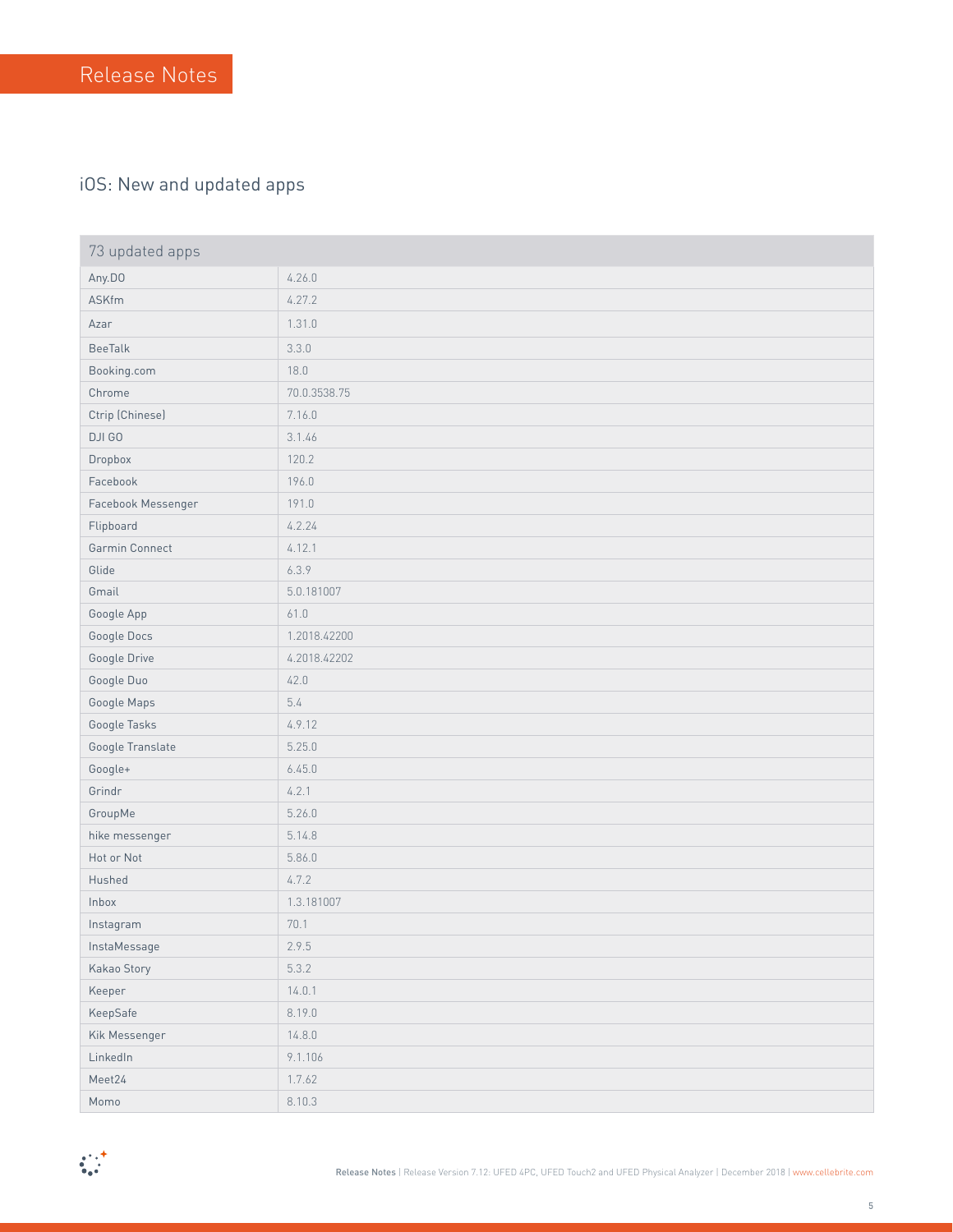| Musical.ly              | 8.9.1       |
|-------------------------|-------------|
| Nike+ Run Club          | 5.19.1      |
| Odnoklassniki           | 7.31        |
| OkCupid                 | 22.2.0      |
| Pinterest               | 6.75        |
| QQ                      | 7.8.8       |
| QQ Browser              | 8.9.1       |
| Runtastic               | 8.10.1      |
| SayHi                   | 7.14        |
| Scruff                  | 5.6010      |
| Skype                   | 8.33        |
| Snapchat                | 10.44.1.1   |
| Soma                    | 2.0.7       |
| Swarm                   | 6.0.2       |
| Tango                   | 5.2.229707  |
| Taxify                  | CI.3.58     |
| Telegram Messenger      | 5.0.15      |
| Text Free Ultra Texting | 11.28       |
| <b>Text Now</b>         | 9.0.2       |
| textPlus                | 7.3.8       |
| Threema                 | $4.0\,$     |
| Tinder                  | 10.1.1      |
| Truecaller              | 9.19        |
| Twitter                 | 7.35        |
| Uber                    | 3.322.10004 |
| Viber                   | 9.8.1       |
| Vkontakte               | 5.3.2       |
| Voxer                   | 3.21.28     |
| Waze                    | 4.44        |
| Weibo                   | 8.10.2      |
| WhatsApp                | 2.18.101    |
| Yandex Browser          | 18.10.2.64  |
| Yandex Mail             | 3.71.0      |
| Yubo                    | 3.7.2       |
| Zalo                    | 181001      |

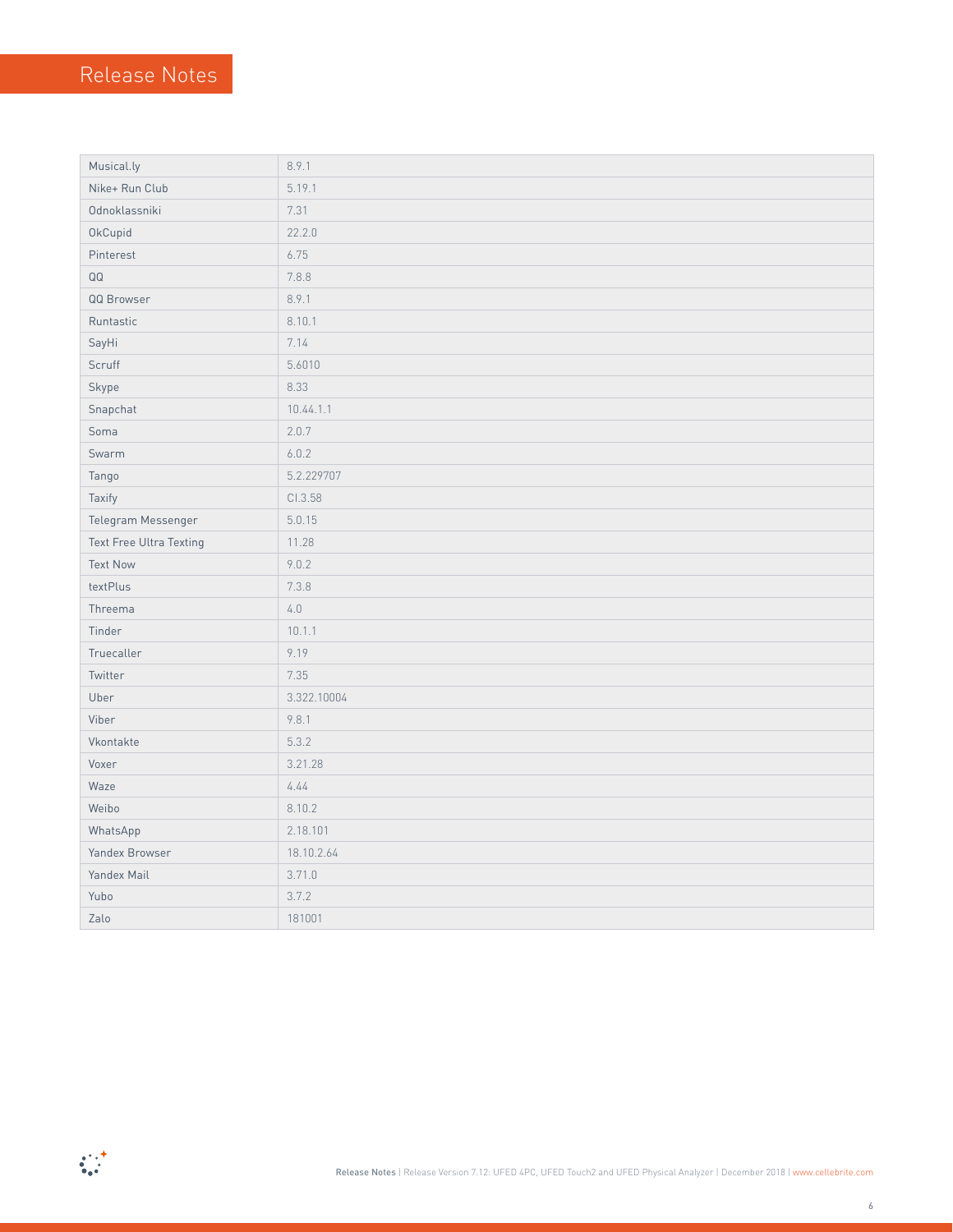#### Android: New and updated apps

| 71 updated apps    |                          |
|--------------------|--------------------------|
| Any.DO             | 135                      |
| ASKfm              | 4.28.2                   |
| Booking.com        | 16.3                     |
| Chrome             | 70.0.3538.80             |
| DJI GO             | 3.1.46                   |
| Dropbox            | 118.2.2                  |
| Expedia            | 18.43.1                  |
| Facebook           | 196.0.0.41.95            |
| Facebook Messenger | 190.1.0.27.95            |
| Fitbit             | 2.82                     |
| Flipboard          | 4.2.4                    |
| GG                 | 4.11.1.20343             |
| Gmail              | 8.10.7.218420740.release |
| Google Calendar    | 6.0.6-217510717-release  |
| Google Docs        | 1.18.412.02.45           |
| Google Drive       | 2.18.412.04.45           |
| Google Duo         | 42.0.219206713.DR42_RC11 |
| Google Maps        | 10.2.1                   |
| Google Photos      | 4.4.0.218789934          |
| Google Translate   | 5.25.0.RC03.219718911    |
| Google+            | 10.17.0.216110788        |
| Grindr             | 4.3.13                   |
| GroupMe            | 5.29.1                   |
| Hot or Not         | 5.89.0                   |
| Inbox              | 1.78.217178463.release   |
| Instagram          | 69.0.0.30.95             |
| Kakao Story        | 5.3.1                    |
| KakaoTalk          | 8.1.1                    |
| Keeper             | 13.1.2                   |
| KeepSafe           | 9.20.0                   |
| Kik Messenger      | 14.9.1.164641            |
| LINE               | 8.16.2                   |

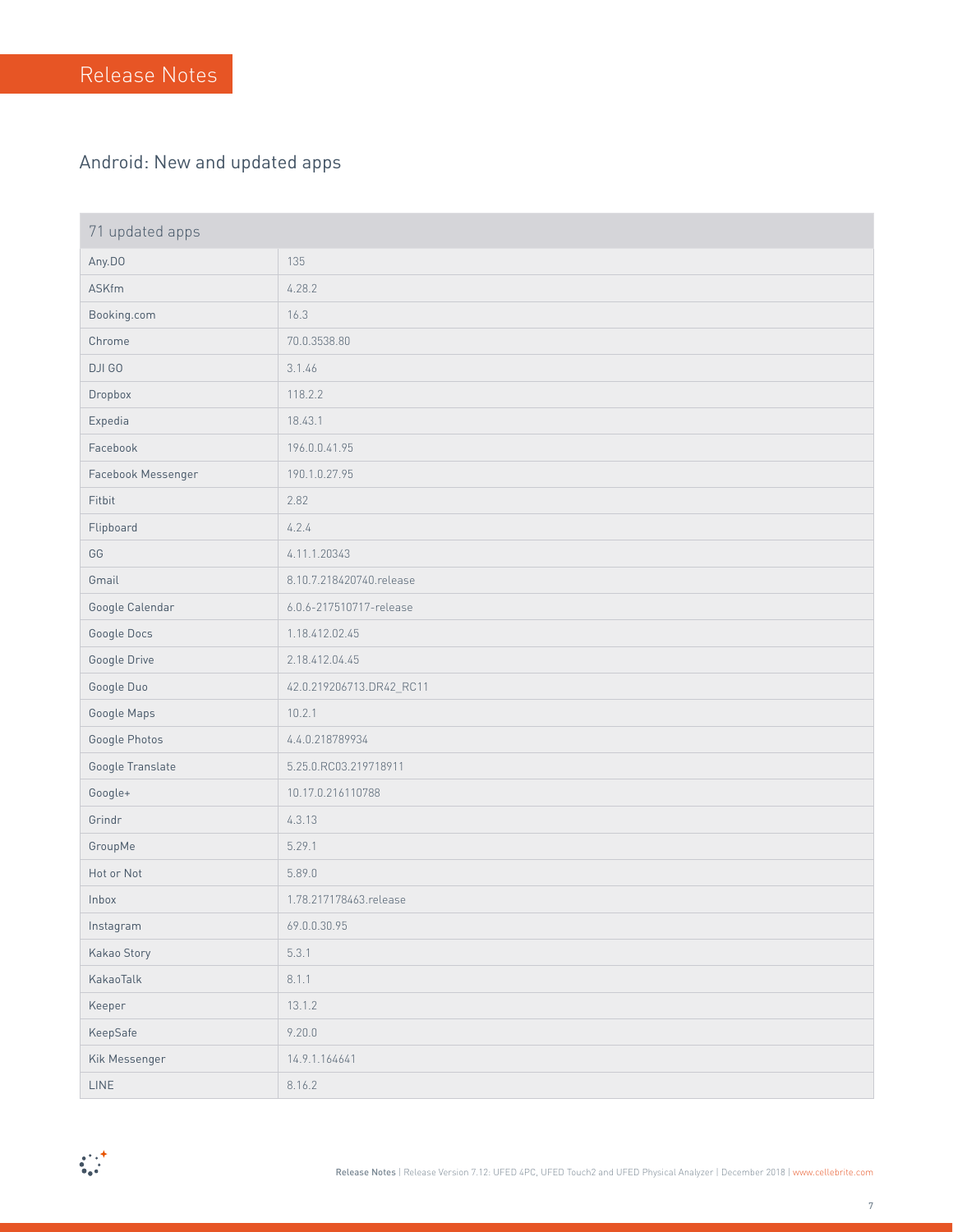| LinkedIn               | 4.1.238           |
|------------------------|-------------------|
| Mail.Ru                | 8.0.0.25501       |
| Mappy                  | 6.1844.16978      |
| MeetMe                 | 13.4.0.1561       |
| MobileVOIP Cheap Calls | 6.92              |
| Odnoklassniki          | 18.10.30          |
| OkCupid                | 22.2.0            |
| One Drive              | 5.19              |
| Opera Mini             | 37.1.2254.132401  |
| Outlook.com            | 2.2.239           |
| Pinterest              | 6.87.0            |
| Pokemon GO             | 0.125.2           |
| Remember The Milk      | 4.3.5             |
| Runtastic              | 8.10              |
| SayHi                  | 7.05              |
| Skype                  | 8.33.0.43         |
| Snapchat               | 10.44.0.0         |
| Soma                   | 2.0.7             |
| Swarm                  | 6.0.1             |
| Tango                  | 5.2.229707        |
| Text Me Up             | 3.14.2            |
| <b>Text Now</b>        | 6.0.4.0           |
| textPlus               | 7.3.8             |
| Threema                | 3.55              |
| TigerText              | 7.9.1.622         |
| Tumblr                 | 12.0.0.00         |
| TunnelBear             | v154              |
| Twitter                | 7.69.1-release.12 |
| Uber                   | 4.234.10002       |
| Viber                  | 9.8.0.1           |
| Vkontakte              | 5.21              |
| Voxer                  | 3.18.18.21042     |
| Waze                   | 4.44.0.5          |
| Weibo                  | 8.10.3            |
| WhatsApp               | 2.18.327          |
| Whisper                | 9.25.3            |

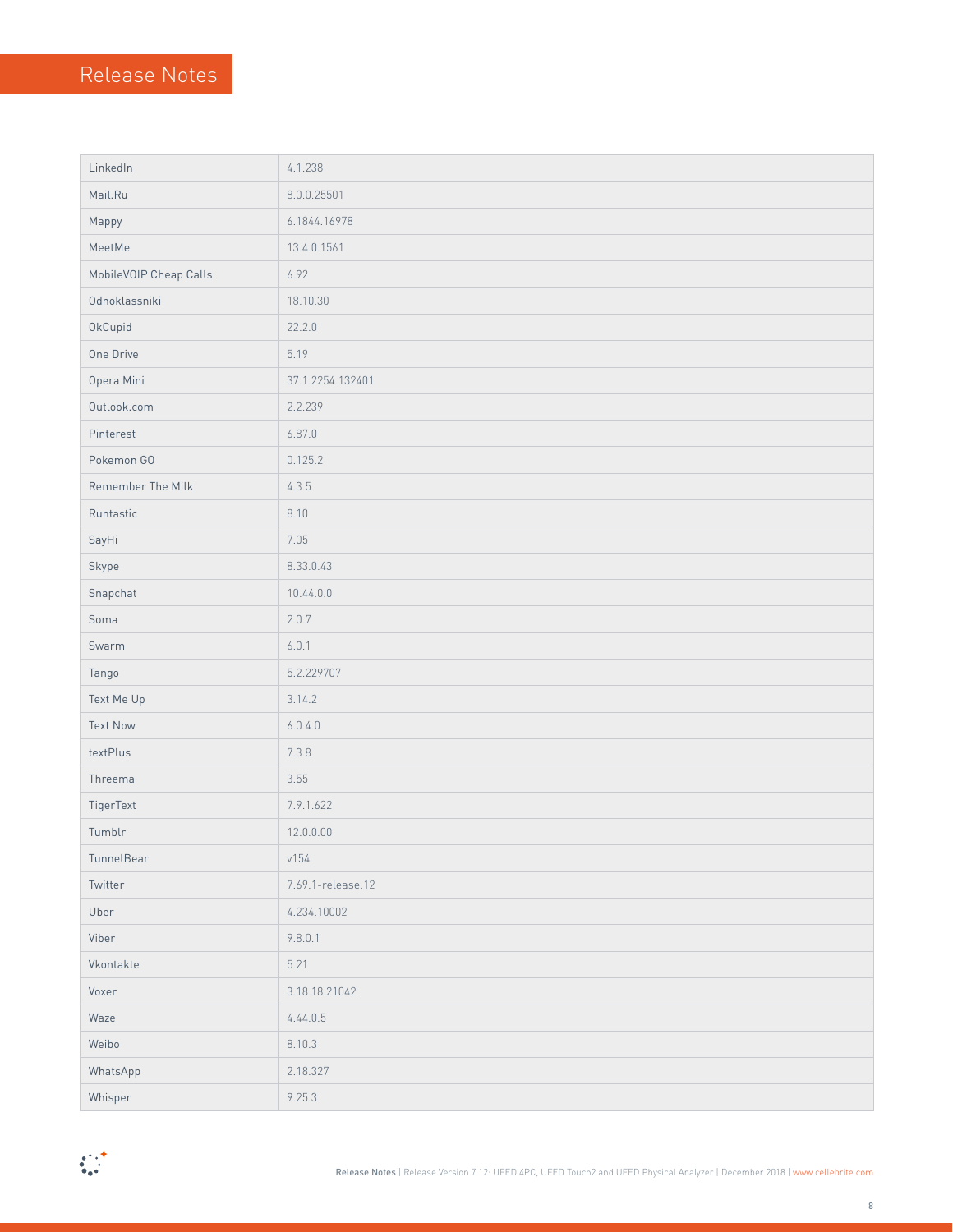| Yahoo Search   | 5.3.1     |
|----------------|-----------|
| Yandex Browser | 18.9.2.31 |
| Zalo           | 18,10.03  |

#### Device List

Physical Bypass for 87 locked and encrypted Android devices running the latest MediaTek chipsets (6757,6755,6797,6735,6750,6737,6753,6580)

| Acer                   | T07 Liquid Zest 4G                                                                                                                                                                                                                                       |
|------------------------|----------------------------------------------------------------------------------------------------------------------------------------------------------------------------------------------------------------------------------------------------------|
| Alcatel                | 4055J U3, 5010X Pixi 4 (5), 5012G Pixi 4 5.5, 5044D U5, 5044O U5, 5044T U5, 5044Y U5, 5049W Revvl, 5085C<br>PulseMix, 5090i A7, 5099D 3V, 9008X One Touch A3 XL,                                                                                         |
| Allview                | E4 Lite, X4 Soul                                                                                                                                                                                                                                         |
| <b>Blackview</b>       | A7 Pro, A9 Pro, S6                                                                                                                                                                                                                                       |
| <b>BLU</b>             | A030L Advance 4.0 L2, D090U Dash M2, Vivo 5 Mini, Vivo 8                                                                                                                                                                                                 |
| CAT                    | S41                                                                                                                                                                                                                                                      |
| Chinese Android phones | Chinese Brand N1, Unihertz Jelly Pro, Juning M9, Konrow Link 50, LEAGOO M9 PRO, LeEco Le X622, LEMFO<br>LEM5Pro, Meitu MP1603 M8, OUKITEL U16 Max, OUKITEL U20 Plus, Positivo S421 Life, Vernee Apollo, Vernee<br>Mix 2, Vernee Thor E, Vernee Thor Plus |
| Coolpad                | 8676-M01 Dazen Note 3, 8681-A01 QiKU Phone Q Luna, E503 Fancy 3, QiKU 8681-M02                                                                                                                                                                           |
| Cubot                  | Rainbow 2, X16 S,                                                                                                                                                                                                                                        |
| Doogee                 | X5                                                                                                                                                                                                                                                       |
| Doro                   | DSB-0090 8040                                                                                                                                                                                                                                            |
| Elephone               | P9000 Llte                                                                                                                                                                                                                                               |
| Gini                   | S5 Pro                                                                                                                                                                                                                                                   |
| Gionee                 | GN5005 Steel 2, GN9011 Elife S8                                                                                                                                                                                                                          |
| Homtom                 | S <sub>8</sub>                                                                                                                                                                                                                                           |
| <b>HTC</b>             | 2PXH200 X10u One X10                                                                                                                                                                                                                                     |
| Huawei                 | LYO-L21 Y6 II Compact, MYA-L11 Y6 Pro                                                                                                                                                                                                                    |
| Infinix                | X522 S2 Pro, X572 Note 4                                                                                                                                                                                                                                 |
| Lenovo                 | XT1902-2 K8 Plus, XT1902-3 K8 Note                                                                                                                                                                                                                       |
| LG GSM                 | K220Z X Power, K430H K10, M250E K10 2017, LG-SP200 Tribute Dynasty, LG-SP320 X Charge, X230DS K4 Novo<br>2017                                                                                                                                            |
| LG CDMA                | LS755 X Power, LS755 X Power                                                                                                                                                                                                                             |
| Meizu                  | M621H Meilan M5 Note, M688C M3, M6 Meilan, Y685H M3S                                                                                                                                                                                                     |
| <b>MLS</b>             | iQ1850 Diamond                                                                                                                                                                                                                                           |
| Motorola GSM           | XT1726 Moto C Plus                                                                                                                                                                                                                                       |
| MyPhone                | Luna II                                                                                                                                                                                                                                                  |
| Nokia GSM              | TA-1020 Nokia 3, TA-1032 Nokia 3                                                                                                                                                                                                                         |
| QMobile                | CS1                                                                                                                                                                                                                                                      |
| <b>VIVO</b>            | 1713 V5S                                                                                                                                                                                                                                                 |
| Vodafone               | VFD 700 Smart Ultra 7                                                                                                                                                                                                                                    |
| Wiko                   | Harry, Jerry, Lenny2                                                                                                                                                                                                                                     |
| ZTE GSM                | A0616 Blade A3, Blade Telstra 4GX Plus A112, Blade BA601, Blade V7, V0720 Blade A2, Blade V580, Z820 Obsidian                                                                                                                                            |

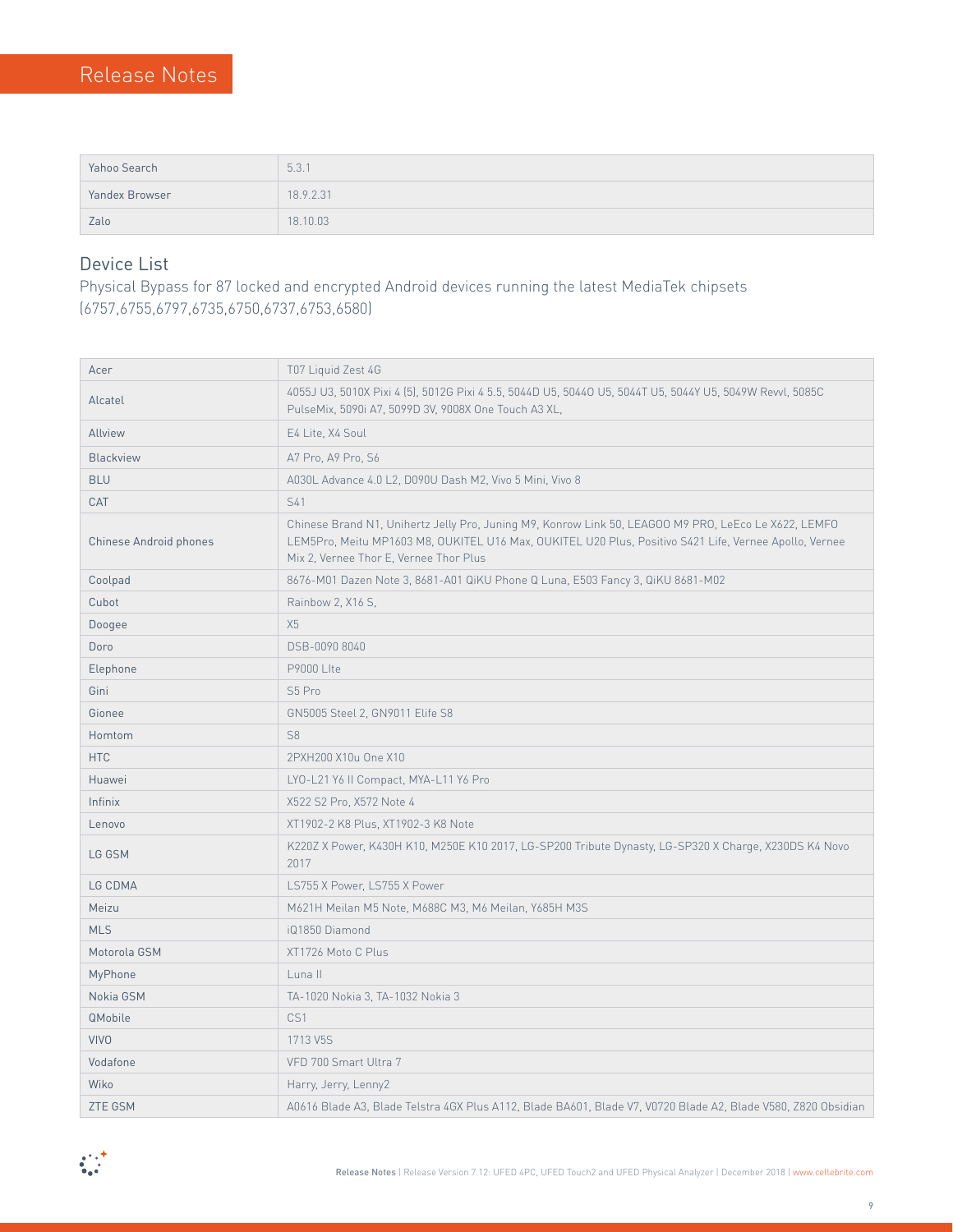#### A new solution for removing screen lock on 64 LG Android Devices

| LG CDMA | H790, bullhead Nexus 5x, LM-X210ULM K8+, LM-X210VPP, US215 K8 2017, VS501, US701 X Venture, US992 G5,<br>US997 G6, US998 V30, VS996, US991 G4, VS995 V20, VS988 G6                                                                                                                                                                                                                                                                                                                                                                                                                                                                                                                                        |
|---------|-----------------------------------------------------------------------------------------------------------------------------------------------------------------------------------------------------------------------------------------------------------------------------------------------------------------------------------------------------------------------------------------------------------------------------------------------------------------------------------------------------------------------------------------------------------------------------------------------------------------------------------------------------------------------------------------------------------|
| LG GSM  | LGL84VL Stylo 3, LGL83BL Stylo 3, L63BL Fiesta LTE, L163BL Fiesta 2, L64VL Fiesta LTE, L164VL Fiesta 2,<br>LS777 Stylus 3, TP260 K20 Plus, , M255 K20, MP260 K20 Plus, F700S G5, M200n K8, M210 Aristo, LM-V350AWM,<br>LM-X210APM, LM-X210MA (Aristo 2), LM-X212TA Aristo 2 Plus, LM-X410TK K30, MS210 Aristo, M430 Stylo 3,<br>LGMP450 Stylo 3 Plus, TP450 LG Stylo 3, G600S G6, G600K G6, H700, M700Y Q6, US700 Q6, H790 Nexus 5X, H791<br>Nexus 5X, F800L V20, H815 G4, H818P G4, H820 G5, D821 Nexus 5, H860 G5, H870 G6, H870DS G6, H871 G6, H872<br>G6, H910 V20, H990DS V20, LS993 G6, AS993 G6, LS997 V20, AS998 V30, H930G V30+. H930DS V30+. H931 V30.<br>LGM-V300L V30. US991 G4. K210 X Power |

#### Physical extraction while bypassing lock

| 112 newly supported devices |                                                                                                                                                                                                                                                                                                                                                                            |
|-----------------------------|----------------------------------------------------------------------------------------------------------------------------------------------------------------------------------------------------------------------------------------------------------------------------------------------------------------------------------------------------------------------------|
| Alcatel                     | 5044Y U5, 5099D 3V, 4055J U3, 5010X Pixi 4 (5), 5012G Pixi 4 5.5, 5044D U5, 5044O U5, 5044T U5, 5049W Revvl,<br>5085C PulseMix, 5090i A7, 9008X One Touch A3 XL                                                                                                                                                                                                            |
| Allview                     | X4 Soul                                                                                                                                                                                                                                                                                                                                                                    |
| Asus                        | ZC520KL Zenfone 4 Max                                                                                                                                                                                                                                                                                                                                                      |
| <b>BLU</b>                  | D090U Dash M2, Vivo 8, Vivo 5 Mini                                                                                                                                                                                                                                                                                                                                         |
| <b>BQ</b>                   | Aquaris U2, Aquaris V PLUS, Aquaris C                                                                                                                                                                                                                                                                                                                                      |
| Blackview                   | A5, A20                                                                                                                                                                                                                                                                                                                                                                    |
| CAT                         | S41                                                                                                                                                                                                                                                                                                                                                                        |
| Coolpad                     | cp3636a Canvas, 8676-M01 Dazen Note 3, E503 Fancy 3, 8681-A01 QiKU Phone Q Luna, QiKU 8681-M02                                                                                                                                                                                                                                                                             |
| Doogee                      | <b>X10S</b>                                                                                                                                                                                                                                                                                                                                                                |
| Doro                        | DSB-0090 8040                                                                                                                                                                                                                                                                                                                                                              |
| Elephone                    | <b>P9000 Lite</b>                                                                                                                                                                                                                                                                                                                                                          |
| Gionee                      | GN5005 Steel 2 DS, Gini S5 Pro, GN9011 Elife S8                                                                                                                                                                                                                                                                                                                            |
| <b>HTC</b>                  | 2PXH200 X10u One X10                                                                                                                                                                                                                                                                                                                                                       |
| Infinix                     | X522 S2 Pro, X572 Note 4                                                                                                                                                                                                                                                                                                                                                   |
| Lenovo                      | YT3-X50L Yoga Tab 3, TB3-X70L Tab 3, A1000L-F IdeaTab, XT1902-3 K8 Note, XT1902-2 K8 Plus                                                                                                                                                                                                                                                                                  |
| LG CDMA                     | LS755 X Power                                                                                                                                                                                                                                                                                                                                                              |
| LG GSM                      | X230DS K4 Novo 2017, M250E K10 2017, LG-SP200 Tribute Dynasty, LG-SP320 X Charge, K430H K10, K220Z X<br>Power                                                                                                                                                                                                                                                              |
| Chinese Android phones      | AllCall Rio, Chinese Brand N1, Chinese M-Net Power 1, OUKITEL U20 Plus, ANS UL40, Vortex Beat 8, YEZZ Andy<br>4E, LEAGOO M9, Kogan KHPHN3GQCA Agora Lite, OUKITEL U16 Max, Meitu MP1603 M8, LeEco Le X622, LEMFO<br>LEM5Pro, Homtom S8, Vernee Apollo, Vernee Mix 2, Vernee Thor E, Vernee Thor Plus, Unihertz Jelly Pro, Juning<br>M9, Konrow Link 50, Positivo S421 Life |
| Meizu                       | M621H Meilan M5 Note, M6 Meilan, Y685H M3S, M688C M3                                                                                                                                                                                                                                                                                                                       |

 $\begin{array}{c} \bullet\\ \bullet\\ \bullet\\ \bullet\end{array}$ 

Release Notes | Release Version 7.12: UFED 4PC, UFED Touch 2 and UFED Physical Analyzer | December 2018 | www.cellebrite.com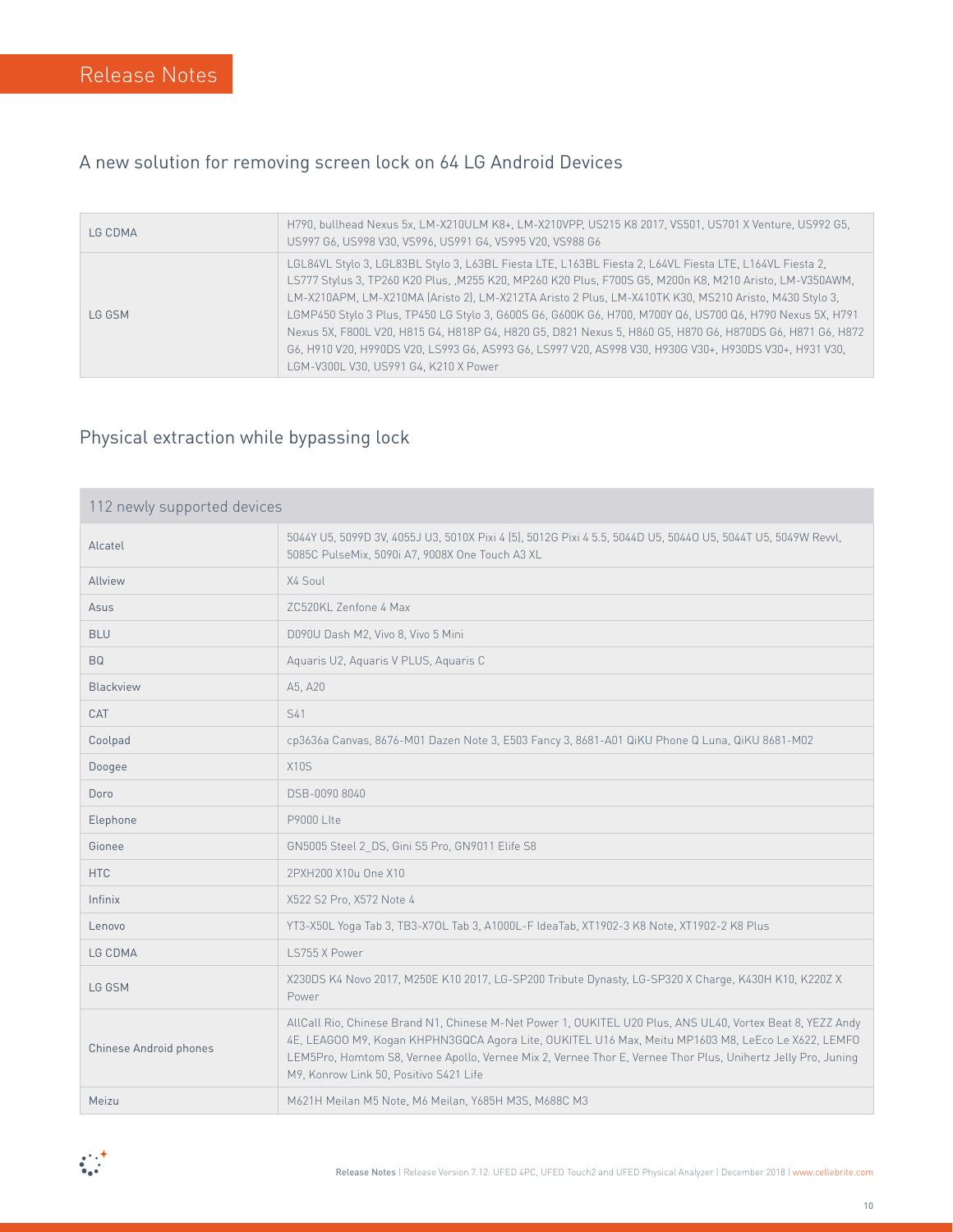| MyPhone         | Luna II                                                                                                                                                                                                                                                                                                 |
|-----------------|---------------------------------------------------------------------------------------------------------------------------------------------------------------------------------------------------------------------------------------------------------------------------------------------------------|
| Nokia GSM       | TA-1020 Nokia 3, TA-1032 Nokia 3                                                                                                                                                                                                                                                                        |
| OnePlus         | A30103T                                                                                                                                                                                                                                                                                                 |
| <b>POSH</b>     | S240 Micro X                                                                                                                                                                                                                                                                                            |
| <b>QMobile</b>  | CS <sub>1</sub>                                                                                                                                                                                                                                                                                         |
| Samsung GSM     | SM-T818W Galaxy Tab S2, SC-05G (Galaxy S6)                                                                                                                                                                                                                                                              |
| <b>Tablets</b>  | YT3-X50L Yoga Tab 3, Samsung SM-T818W Galaxy Tab S2, Samsung GT-P3113TS Galaxy Tab 2 7.0                                                                                                                                                                                                                |
| <b>VIVO</b>     | V3 MAX, 1713 V5S                                                                                                                                                                                                                                                                                        |
| Vodafone        | VFD 510 Smart E8, VFD 700 Smart Ultra 7                                                                                                                                                                                                                                                                 |
| Wiko            | U Feel Lite, Harry, Jerry                                                                                                                                                                                                                                                                               |
| <b>ZTE CDMA</b> | Z233V Cymbal                                                                                                                                                                                                                                                                                            |
| <b>ZTE GSM</b>  | NX589J Nubia Z17 Mini S, Blade A0620 A6, Z978 Blade V8 Pro, A2018 Axon 7S, BV0800 Blade V8, Z3001S, A520<br>Blade, Nubia NX569H Z17 Mini, Z851M Overture 3, Z852 Fanfare 3, Z965 Blade X, N9517 Blade Force, Blade<br>Telstra 4GX Plus A112, Blade V580, Blade V7, V0720 Blade A2, A0616 Blade A3, Z833 |

## Physical Extraction

| 257 newly supported devices |                                                                                                                                                                                                                                                                                                                                                                |  |
|-----------------------------|----------------------------------------------------------------------------------------------------------------------------------------------------------------------------------------------------------------------------------------------------------------------------------------------------------------------------------------------------------------|--|
| Alcatel                     | 50951 Pop 4S, 5044Y U5, 9003X PIXI4, 5099D 3V, 1066G, 1066D, 5009A 1C, 5049Z, 5085Y A5 LED, 5099A 3V, 5099Y<br>3V                                                                                                                                                                                                                                              |  |
| Amazon                      | Fire HD 10 (7th Generation)                                                                                                                                                                                                                                                                                                                                    |  |
| Asus                        | T00D PadFone X, A009 ZenFone V Live, ZE553KL Z01HD Zenfone 3 Zoom, ZC520KL Zenfone 4 Max, Z00LD<br>Zenfone 2 Lazer ZE550KL, X018D Zenfone Max Plus, Z012DE ZenFone 3 DS, ZS620KL ZenFone 5Z, X015D<br>Zenfone 4 Max Plus, Z01MD Zenfone 4 Selfie Pro, Z380KL P024 ZenPad 8.0                                                                                   |  |
| <b>BLU</b>                  | A350A Advance L4, C050U C4, R0170WW R2 DS, Grand M2, G150Q Grand XL, A230Q Advance 5.2                                                                                                                                                                                                                                                                         |  |
| <b>BQ</b>                   | Aquaris U2, Aquaris V PLUS, Aquaris C, Aquaris X2, Aquaris X2 Pro                                                                                                                                                                                                                                                                                              |  |
| <b>BlackBerry GSM</b>       | BBD100-1 Motion, BBF100-2 KEY2                                                                                                                                                                                                                                                                                                                                 |  |
| Blackview                   | A5, A20, S8, BV5800, BV5800 Pro, BV6000                                                                                                                                                                                                                                                                                                                        |  |
| Coolpad                     | C103 Cool 1, POL-T0 Cool M7, cp3636a Canvas, 8676-M01 Dazen Note 3                                                                                                                                                                                                                                                                                             |  |
| Doogee                      | X10, X10S, S55                                                                                                                                                                                                                                                                                                                                                 |  |
| Gionee                      | S11 DS, F5, GN5005 Steel 2 DS, GN5006 Jingang 3 DS, M2017, F6 DS, M7 Plus, G013A Pixel 3                                                                                                                                                                                                                                                                       |  |
| <b>HTC</b>                  | U12 Plus, 2Q5W100 Desire 12 Plus                                                                                                                                                                                                                                                                                                                               |  |
| Huawei                      | AUM-L33 Honor 7A, DUA-L22 Honor 7S, COL-L29 Honor 10, PAR-AL00 Nova 3, INE-AL00 Nova 3I, ATU-TL10<br>ENJOY 8e, RVL-AL09 Honor Note 10, EML-AL00 P20, ANE-AL00 Nova 3E, ANE-LX2J Nova 3E, LDN-LX3 y7 (2018).<br>LLD-AL20 Honor 9I, KOB-L09 MediaPad T3, KNT-TL10 Honor V8, DRA-LX2 Y5 Prime 2018, HMA-L29 Mate 20,<br>SNE-LX1 Mate 20 lite, LYA-L29 Mate 20 Pro |  |
| Lenovo                      | P2a42 P2, K80M, L78011 Z5, L38011 K5 Play, L38012 K5 Note, L18011 A5, TB-X304L Tablet 4 10, YT3-X50L Yoga<br>Tab 3, TB3-X70L Tab 3, A1000L-F IdeaTab, A308T                                                                                                                                                                                                    |  |

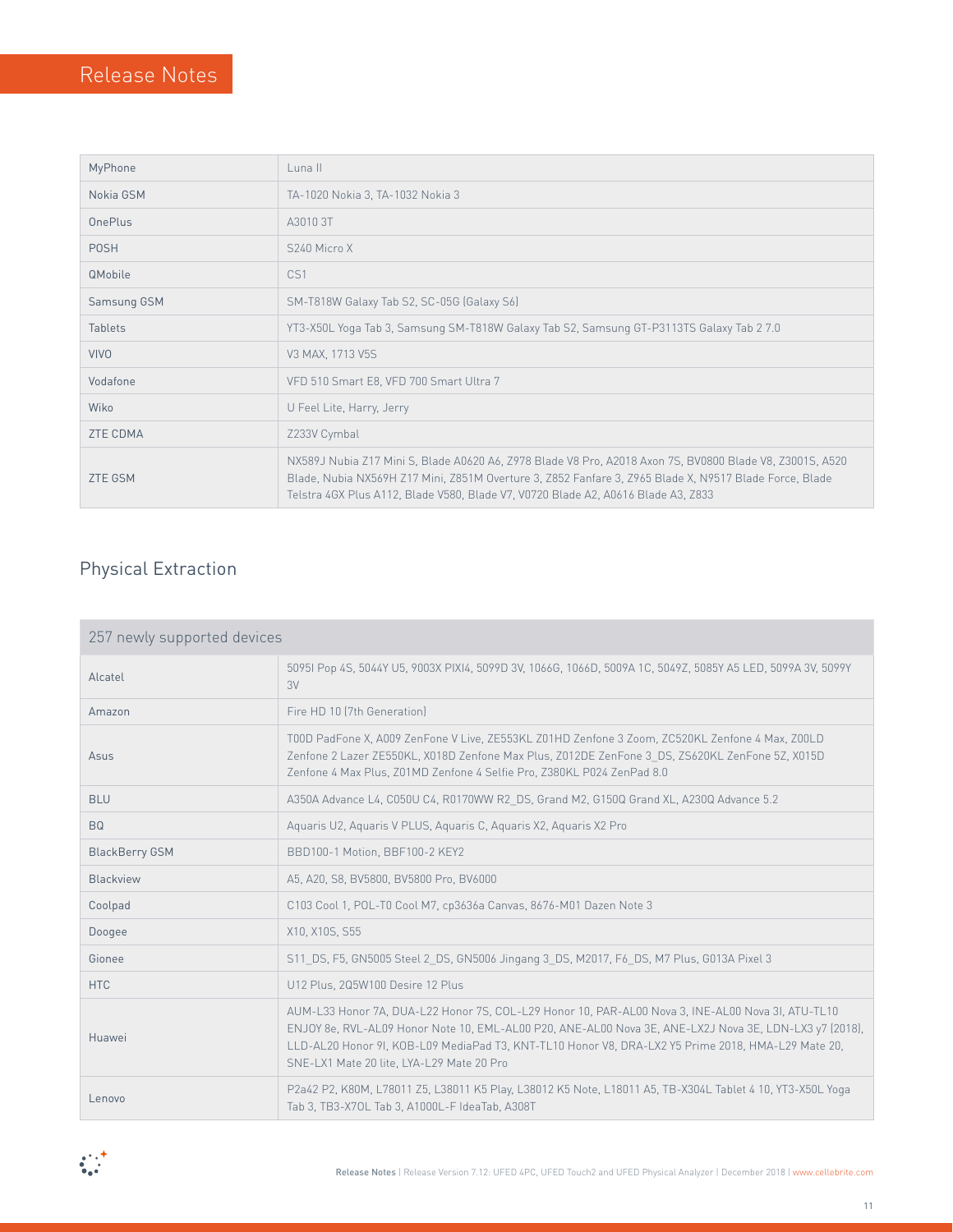| LG GSM                 | LGL84VL Stylo 3, LGL83BL Stylo 3, L59BL Grace, LGL158VL Rebel 3, M327 X, M320G X Power 2, LM-X410AS<br>Phoenix Plus, LM-X210CMR Risio 3, G710EMW G7 ThinQ, LM-Q710 (FGN) Stylo 4, US601 X, LM-Q710WA Stylo 4,<br>AS993 G6                                                                                                                                                                                                                                                                                                                                                                                                 |  |  |
|------------------------|---------------------------------------------------------------------------------------------------------------------------------------------------------------------------------------------------------------------------------------------------------------------------------------------------------------------------------------------------------------------------------------------------------------------------------------------------------------------------------------------------------------------------------------------------------------------------------------------------------------------------|--|--|
| Chinese phones         | Fake Nokia Ditel V30, MobiWire Ayasha, YEZZ C23A, YEZZ C21, Logicom L280, Slider W30C Premium                                                                                                                                                                                                                                                                                                                                                                                                                                                                                                                             |  |  |
| Chinese Android phones | Konrow Coolsense, Chinese Brand N1, Chinese M-Net Power 1, OUKITEL U20 Plus, ANS UL40, Vortex Beat<br>8, Meitu MP1503 M6, MP1709 M8S, MEITU MP1605 V6, MEITU MP1718 T9, Ulefone Power 3S, YEZZ Andy 4E,<br>LeEco LEX626 Le S3, Tesco HTFA4W Hudl 2, Alba AC70PLV5 7, Ulefone Power 5, LEAGOO M9, LEAGOO M9 PRO,<br>GoClever Quantum II 500 N, LEAGOO S8 PRO, Kogan KHPHN3GQCA Agora Lite, Smartab ST1009                                                                                                                                                                                                                  |  |  |
| Meizu                  | PRO 7S, M811Q 6T, M871H 15 Lite, M881H 15                                                                                                                                                                                                                                                                                                                                                                                                                                                                                                                                                                                 |  |  |
| Micromax               | Q426 Canvas Mega 2                                                                                                                                                                                                                                                                                                                                                                                                                                                                                                                                                                                                        |  |  |
| Motorola GSM           | XT1922-9 G6, XT1922-9 G6 Play, XT1922-5 G6 Play, XT-1929-17 Moto Z3, XT1924-6 Moto E5 Plus, XT1921-1 Moto<br>e5 Play, XT1022 Moto E, XT1921-2 Moto E5 Cruise, Moto G6                                                                                                                                                                                                                                                                                                                                                                                                                                                     |  |  |
| MyPhone                | Fun 5                                                                                                                                                                                                                                                                                                                                                                                                                                                                                                                                                                                                                     |  |  |
| <b>NTT Docomo</b>      | N-08D Medias Tab UL                                                                                                                                                                                                                                                                                                                                                                                                                                                                                                                                                                                                       |  |  |
| Nokia GSM              | Fake Nokia Ditel V30, TA-1062 7 Plus, TA-1049 3.1, TA-1109 X5, TA-1103 6.1 Plus                                                                                                                                                                                                                                                                                                                                                                                                                                                                                                                                           |  |  |
| <b>OnePlus</b>         | A6003 6, A6013 6T DS                                                                                                                                                                                                                                                                                                                                                                                                                                                                                                                                                                                                      |  |  |
| Oppo                   | PBBT00 A7x, PAFM00 FIND X, CPH1801 A71, PADM00 A3                                                                                                                                                                                                                                                                                                                                                                                                                                                                                                                                                                         |  |  |
| <b>POSH</b>            | S240 Micro X                                                                                                                                                                                                                                                                                                                                                                                                                                                                                                                                                                                                              |  |  |
| MIO (POZ)              | F610, TouchPad 7                                                                                                                                                                                                                                                                                                                                                                                                                                                                                                                                                                                                          |  |  |
| Qihoo 360              | 360 1801-A01 N6 PRO, 1707-A01 N6, 1605-A01 N5                                                                                                                                                                                                                                                                                                                                                                                                                                                                                                                                                                             |  |  |
| Samsung GSM            | SM-S337TL J3 Luna Pro, SM-J336AZ SOL 3, SM-J400F_DS Galaxy J4, SM-J530Y Galaxy J5 Pro, SM-A600A Galaxy<br>A6, SM-A605FN_DS Galaxy A6+, SM-J730G_DS Galaxy J7 Pro, SM-J730GM_DS Galaxy J7 Pro, SM-J730FM Galaxy<br>J7, SM-J701M DS Galaxy J7 Neo, SM-J701F DS Galaxy J7 Core, SM-A750FN Galaxy A7 (2018), SM-A750FN<br>Galaxy A7 (2018) duos, SM-J810F_DS Galaxy J8, SM-T818W Galaxy Tab S2, SM-T837A Tab S4, SM-A920F_DS<br>Galaxy A9, SM-N960F_DS Galaxy Note 9, SM-N960F Galaxy Note 9, SM-N960W Galaxy Note 9, SM-G960U1 Galaxy<br>S9, SM-G885Y_DS Galaxy A8 Star, SM-G885FD_DS Galaxy A8 Star, SM-N9600 Galaxy Note 9 |  |  |
| Smartisan              | <b>OD103 U2 Pro</b>                                                                                                                                                                                                                                                                                                                                                                                                                                                                                                                                                                                                       |  |  |
| Sony (SonyEricsson)    | H3113 Xperia XA2, H3223 XA2 Ultra, H4493 XPERIA XA2 Plus, H3123 XA2, F3216 Xperia XA Ultra, H9493 Xperia<br>XZ3. H8296 XPERIA XZ2                                                                                                                                                                                                                                                                                                                                                                                                                                                                                         |  |  |
| Tablets                | MTK Alba AC70PLV5 7, Smartab ST1009, Huawei KOB-L09 MediaPad T3, YT3-X50L Yoga Tab 3, Samsung SM-<br>T818W Galaxy Tab S2, SM-T837A Tab S4                                                                                                                                                                                                                                                                                                                                                                                                                                                                                 |  |  |
| <b>UMX</b>             | <b>MXG401</b>                                                                                                                                                                                                                                                                                                                                                                                                                                                                                                                                                                                                             |  |  |
| <b>VIVO</b>            | NEX S, 1727 V9, Y71A, V3 MAX, NEX A, Y85A Youth, Y83                                                                                                                                                                                                                                                                                                                                                                                                                                                                                                                                                                      |  |  |
| Vodafone               | VFD 510 Smart E8                                                                                                                                                                                                                                                                                                                                                                                                                                                                                                                                                                                                          |  |  |
| Wiko                   | W C800 View 2, View Prime, Sunny 2 Plus, U Feel Lite, View XL, Wim Lite                                                                                                                                                                                                                                                                                                                                                                                                                                                                                                                                                   |  |  |
| Xiaomi                 | MI MAX, M1804D2SG Mi A2, M1805D1SG Mi A2 Lite, Redmi Pro, Redmi 3X, SKR-A0 Black Shark, M1806E7TG<br>Redmi Note 6 Pro, M1804E4A MI Max 3, M1804D2SE 6X, M1804C3DE Redmi 6, M1804C3CE Redmi 6A,<br>M1805E10A POCOPHONE F1, MI 3W                                                                                                                                                                                                                                                                                                                                                                                           |  |  |
| ZTE CDMA               | Z2321UL, Z233V Cymbal, Z986DL Max Blue                                                                                                                                                                                                                                                                                                                                                                                                                                                                                                                                                                                    |  |  |
| <b>ZTE GSM</b>         | Blade L7, V9, NX589J Nubia Z17 Mini S, NX612J Nubia V18, Blade A0620 A6, Z978 Blade V8 Pro, A2018 Axon<br>7S, BV0800 Blade V8, Z3001S, A0620, NX541J Nubia N1, NX608J Nubia N3, NX907J Nubia M2 Play, A520 Blade,<br>NubiaNX569H Z17 Mini, Z851M Overture 3, Z558VL ZFive C, Z852 Fanfare 3,Z965 Blade X, N9517 Blade Force                                                                                                                                                                                                                                                                                               |  |  |

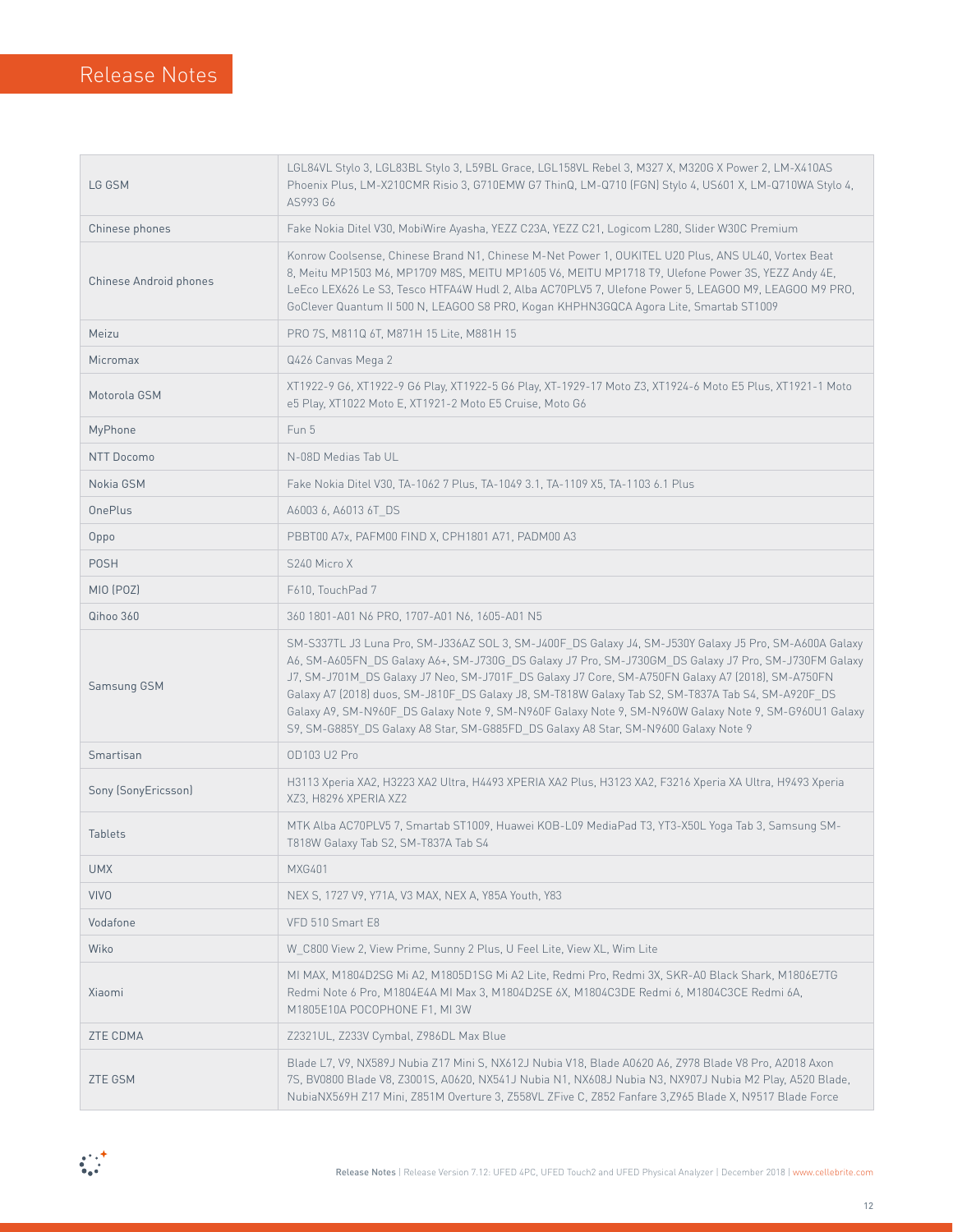٠

#### File System Extraction

| 257 newly supported devices |                                                                                                                                                                                                                                                                                                                                                                         |  |
|-----------------------------|-------------------------------------------------------------------------------------------------------------------------------------------------------------------------------------------------------------------------------------------------------------------------------------------------------------------------------------------------------------------------|--|
| Alcatel                     | 5095I Pop 4S, 5044Y U5, 9003X PIXI4, 5099D 3V, 1066G, 1066D, 5009A 1C, 5049Z, 5085Y A5 LED, 5099A 3V, 5099Y<br>3V                                                                                                                                                                                                                                                       |  |
| Amazon                      | Fire HD 10 (7th Generation)                                                                                                                                                                                                                                                                                                                                             |  |
| Apple                       | iPhone Xs (A1920), iPhone XR (A2105), iPhone Xs Max(A1921), iPad Pro 11 (A1980)                                                                                                                                                                                                                                                                                         |  |
| Asus                        | T00D PadFone X, A009 ZenFone V Live, ZE553KL Z01HD Zenfone 3 Zoom, ZC520KL Zenfone 4 Max, Z00LD<br>Zenfone 2 Lazer ZE550KL, X018D Zenfone Max Plus, Z012DE ZenFone 3 DS, ZS620KL ZenFone 5Z, X015D<br>Zenfone 4 Max Plus, Z01MD Zenfone 4 Selfie Pro, Z380KL P024 ZenPad 8.0                                                                                            |  |
| <b>BLU</b>                  | A350A Advance L4, C050U C4, R0170WW R2 DS, Grand M2, G150Q Grand XL, A230Q Advance 5.2                                                                                                                                                                                                                                                                                  |  |
| <b>BQ</b>                   | Aquaris U2 Aquaris V PLUS, Aquaris C, Aquaris X2, Aquaris X2 Pro                                                                                                                                                                                                                                                                                                        |  |
| <b>BlackBerry GSM</b>       | BBD100-1 Motion BBF100-2 KEY2                                                                                                                                                                                                                                                                                                                                           |  |
| <b>Blackview</b>            | A5, A20, S8, BV5800, BV5800 Pro, BV6000                                                                                                                                                                                                                                                                                                                                 |  |
| Coolpad                     | C103 Cool 1, POL-T0 Cool M7, cp3636a Canvas, 8676-M01 Dazen Note 3, E503 Fancy 3                                                                                                                                                                                                                                                                                        |  |
| Doogee                      | X10, X10S, S55                                                                                                                                                                                                                                                                                                                                                          |  |
| Gionee                      | F5, GN5005 Steel 2 DS, GN5006 Jingang 3 DS, M2017, F6 DS, M7 Plus                                                                                                                                                                                                                                                                                                       |  |
| Google                      | G013A Pixel 3                                                                                                                                                                                                                                                                                                                                                           |  |
| <b>HTC</b>                  | U12 Plus, 2Q5W100 Desire 12 Plus                                                                                                                                                                                                                                                                                                                                        |  |
| Huawei                      | AUM-L33 Honor 7A, DUA-L22 Honor 7S, COL-L29 Honor 10, PAR-AL00 Nova 3, INE-AL00 Nova 3I, ATU-TL10<br>ENJOY 8e, RVL-AL09 Honor Note 10, EML-AL00 P20, ANE-AL00 Nova 3E, ANE-LX2J Nova 3E, LDN-LX3 y7 (2018),<br>LLD-AL20 Honor 9I, KOB-L09 MediaPad T3, KNT-TL10 Honor V8, DRA-LX2 Y5 Prime 2018, HMA-L29 Mate 20,<br>SNE-LX1 Mate 20 lite, LYA-L29 Mate 20 Pro          |  |
| Lenovo                      | P2a42 P2, K80M, L78011 Z5, L38011 K5 Play, L38012 K5 Note, L18011 A5, TB-X304L Tablet 4 10, YT3-X50L Yoga<br>Tab 3, TB3-X70L Tab 3, A1000L-F IdeaTab, A308T                                                                                                                                                                                                             |  |
| LG GSM                      | LGL84VL Stylo 3, LGL83BL Stylo 3, L59BL Grace, LGL158VL Rebel 3, M327 X, M320G X Power 2, LM-X410AS<br>Phoenix Plus, LM-X210CMR Risio 3, G710EMW G7 ThinQ, LM-Q710 (FGN) Stylo 4, US601 X, LM-Q710WA Stylo 4,<br>AS993 G6, K220Z X Power                                                                                                                                |  |
| Chinese phones              | Fake Nokia Ditel V30, MobiWire Ayasha, YEZZ C23A, YEZZ C21, Logicom L280, Slider W30C Premium                                                                                                                                                                                                                                                                           |  |
| Chinese Android phones      | AllCall Rio, Konrow Coolsense, Chinese Brand N1, Chinese M-Net Power 1, OUKITEL U20 Plus, ANS UL40,<br>Vortex Beat 8, Meitu MP1503 M6, MP1709 M8S, MEITU MP1605 V6, MEITU MP1718 T9, Ulefone Power 3S, YEZZ<br>Andy 4E, LeEco LEX626 Le S3, Tesco HTFA4W Hudl 2, Ulefone Power 5, LEAGOO M9, LEAGOO M9 PRO, GoClever<br>Quantum II 500 N, LEAGOO S8 PRO, Smartab ST1009 |  |
| Maxwest                     | Uno Flip                                                                                                                                                                                                                                                                                                                                                                |  |
| Meizu                       | PRO 7S, M811Q 6T, M871H 15 Lite, M881H 15                                                                                                                                                                                                                                                                                                                               |  |
| Micromax                    | Q426 Canvas Mega 2                                                                                                                                                                                                                                                                                                                                                      |  |
| Motorola GSM                | XT1922-9 G6, XT1922-9 G6 Play, XT1922-5 G6 Play, XT-1929-17 Moto Z3, XT1924-6 Moto E5 Plus, XT1921-1 Moto<br>e5 Play, XT1022 Moto E, XT1921-2 Moto E5 Cruise, Moto G6                                                                                                                                                                                                   |  |
| MyPhone                     | Fun 5                                                                                                                                                                                                                                                                                                                                                                   |  |
| NTT Docomo                  | N-08D Medias Tab UL                                                                                                                                                                                                                                                                                                                                                     |  |

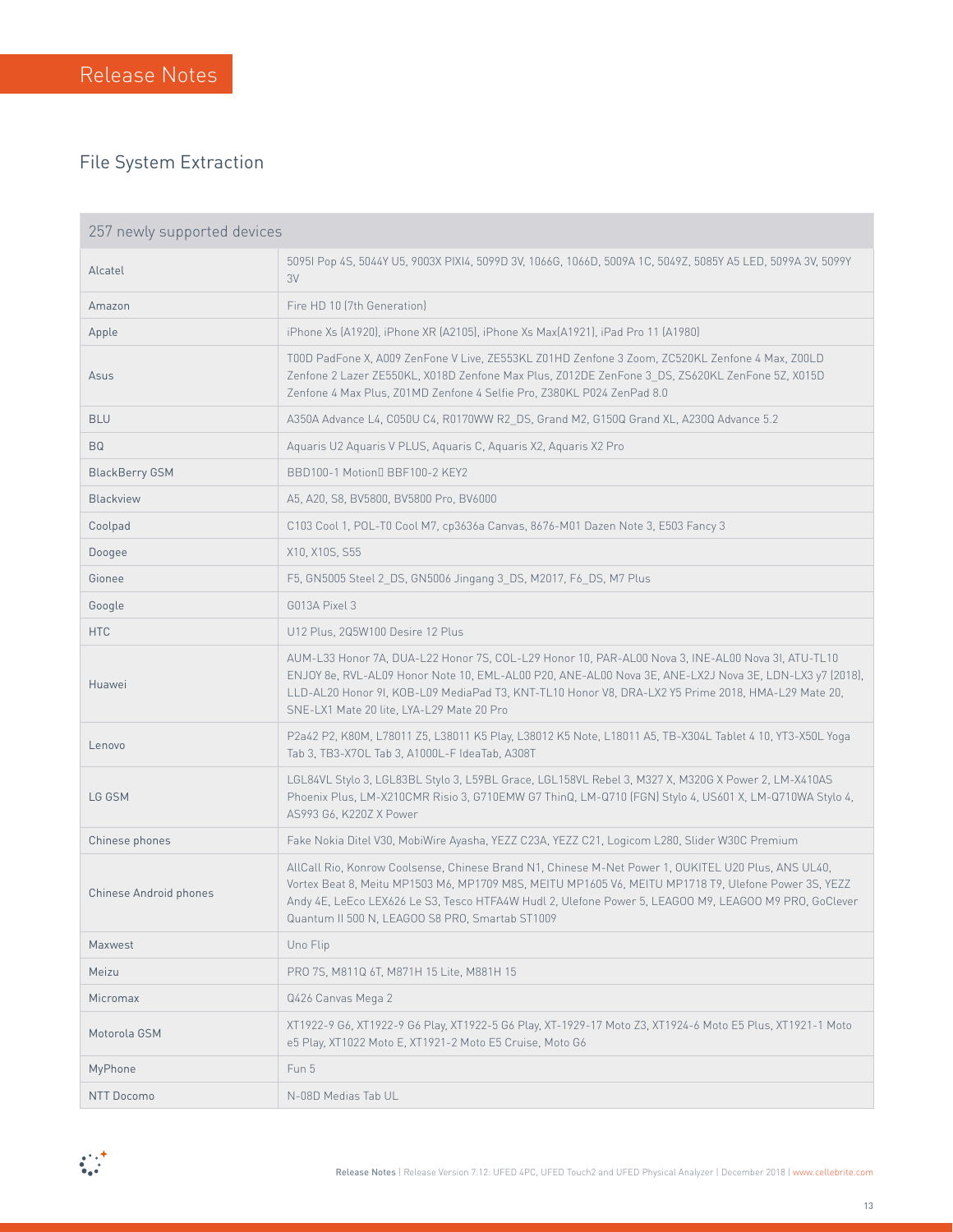| Nokia GSM           | Fake Nokia Ditel V30, TA-1062 7 Plus, TA-1049 3.1, TA-1109 X5, TA-1103 6.1 Plus                                                                                                                                                                                                                                                                                                                                                                                                                                                                                                                                           |  |
|---------------------|---------------------------------------------------------------------------------------------------------------------------------------------------------------------------------------------------------------------------------------------------------------------------------------------------------------------------------------------------------------------------------------------------------------------------------------------------------------------------------------------------------------------------------------------------------------------------------------------------------------------------|--|
| <b>OnePlus</b>      | A6003 6, A6013 6T DS                                                                                                                                                                                                                                                                                                                                                                                                                                                                                                                                                                                                      |  |
| Oppo                | PBBT00 A7x, PAFM00 FIND X, CPH1801 A71, PADM00 A3                                                                                                                                                                                                                                                                                                                                                                                                                                                                                                                                                                         |  |
| <b>POSH</b>         | S240 Micro X                                                                                                                                                                                                                                                                                                                                                                                                                                                                                                                                                                                                              |  |
| MIO (POZ)           | F610, TouchPad 7                                                                                                                                                                                                                                                                                                                                                                                                                                                                                                                                                                                                          |  |
| QMobile             | CS1                                                                                                                                                                                                                                                                                                                                                                                                                                                                                                                                                                                                                       |  |
| Qihoo 360           | 360 1801-A01 N6 PRO, 1707-A01 N6, 1605-A01 N5                                                                                                                                                                                                                                                                                                                                                                                                                                                                                                                                                                             |  |
| Samsung GSM         | SM-S337TL J3 Luna Pro, SM-J336AZ SOL 3, SM-J400F DS Galaxy J4, SM-J530Y Galaxy J5 Pro, SM-A600A Galaxy<br>A6, SM-A605FN_DS Galaxy A6+, SM-J730G_DS Galaxy J7 Pro, SM-J730GM_DS Galaxy J7 Pro, SM-J730FM Galaxy<br>J7, SM-J701M_DS Galaxy J7 Neo, SM-J701F_DS Galaxy J7 Core, SM-A750FN Galaxy A7 (2018), SM-A750FN<br>Galaxy A7 (2018) duos, SM-J810F_DS Galaxy J8, SM-T818W Galaxy Tab S2, SM-T837A Tab S4, SM-A920F_DS<br>Galaxy A9, SM-N960F_DS Galaxy Note 9, SM-N960F Galaxy Note 9, SM-N960W Galaxy Note 9, SM-G960U1 Galaxy<br>S9, SM-G885Y_DS Galaxy A8 Star, SM-G885FD_DS Galaxy A8 Star, SM-N9600 Galaxy Note 9 |  |
| Smartisan           | <b>OD103 U2 Pro</b>                                                                                                                                                                                                                                                                                                                                                                                                                                                                                                                                                                                                       |  |
| Sony (SonyEricsson) | H3113 Xperia XA2, H3223 XA2 Ultra, H4493 XPERIA XA2 Plus, H3123 XA2, F3216 Xperia XA Ultra, H9493 Xperia<br>XZ3, H8296 XPERIA XZ2                                                                                                                                                                                                                                                                                                                                                                                                                                                                                         |  |
| <b>Tablets</b>      | Smartab ST1009, Huawei KOB-L09 MediaPad T3, YT3-X50L Yoga Tab 3, Samsung SM-T818W Galaxy Tab S2, SM-<br>T837A Tab S4                                                                                                                                                                                                                                                                                                                                                                                                                                                                                                      |  |
| <b>UMX</b>          | <b>MXG401</b>                                                                                                                                                                                                                                                                                                                                                                                                                                                                                                                                                                                                             |  |
| <b>VIVO</b>         | NEX S, 1727 V9, Y71A, V3 MAX, NEX A, Y85A Youth, Y83                                                                                                                                                                                                                                                                                                                                                                                                                                                                                                                                                                      |  |
| Vodafone            | VFD 510 Smart E8                                                                                                                                                                                                                                                                                                                                                                                                                                                                                                                                                                                                          |  |
| Wiko                | W C800 View 2, View Prime, Sunny 2 Plus, U Feel Lite, View XL, Wim Lite                                                                                                                                                                                                                                                                                                                                                                                                                                                                                                                                                   |  |
| Xiaomi              | M1804D2SG Mi A2, M1805D1SG Mi A2 Lite, SKR-A0 Black Shark, M1806E7TG Redmi Note 6 Pro, M1804E4A MI<br>Max 3, M1804D2SE 6X, M1804C3DE Redmi 6, M1804C3CE Redmi 6A, M1805E10A POCOPHONE F1, MI 3W                                                                                                                                                                                                                                                                                                                                                                                                                           |  |
| ZTE CDMA            | Z2321UL, Z986DL Max Blue                                                                                                                                                                                                                                                                                                                                                                                                                                                                                                                                                                                                  |  |
| <b>ZTE GSM</b>      | Blade L7, V9, NX589J Nubia Z17 Mini S, NX612J Nubia V18, Blade A0620 A6, Z978 Blade V8 Pro, A2018 Axon 7S,<br>BV0800 Blade V8, Z3001S, A0620, NX541J Nubia N1, NX608J Nubia N3, NX907J Nubia M2 Play, A520 Blade, Nubia<br>NX569H Z17 Mini, Z851M Overture 3, Z558VL ZFive C, Z852 Fanfare 3, Z965 Blade X, N9517 Blade Force                                                                                                                                                                                                                                                                                             |  |

## Logical Extraction

| 322 newly supported devices |                                                                                                                                                                                                                                                                                                                                                                                                                                                                |  |  |
|-----------------------------|----------------------------------------------------------------------------------------------------------------------------------------------------------------------------------------------------------------------------------------------------------------------------------------------------------------------------------------------------------------------------------------------------------------------------------------------------------------|--|--|
| AKAI                        | AKMF120                                                                                                                                                                                                                                                                                                                                                                                                                                                        |  |  |
| AU                          | SHV37, SHV40(AQUOS sense), SOV36(Xperia XZ1), SCV37(Galaxy Note8), SHF34(AQUOS K), SHV41(AQUOS R<br>compact), KYF37(GRATINA), KYV43(BASI03), KYV44(Qua phone QZ), LGV35(isai V30+), KYT32(Qua tab QZ8),<br>KYT33(Qua tab QZ10), SCV38(Galaxy S9), SCV39(Galaxy S9+), SOV37(Xperia XZ2), SHV42(AQUOS R2), HWV32(P20<br>lite), SOV38(Xperia XZ2 Premium), KYF38, KYX31(INFOBAR xv), SCV40(Galaxy Note9), SOV39(Xperia XZ3),<br>SHV43(AQUOS sense2). LGV36(LG it) |  |  |
| Alcatel                     | 1066D, 5095I Pop 4S, 5044Y U5, 9003X PIXI4, 5099D 3V, 5099Y 3V, 5009A 1C, 5085Y A5 LED, 5099A 3V, 1066G                                                                                                                                                                                                                                                                                                                                                        |  |  |

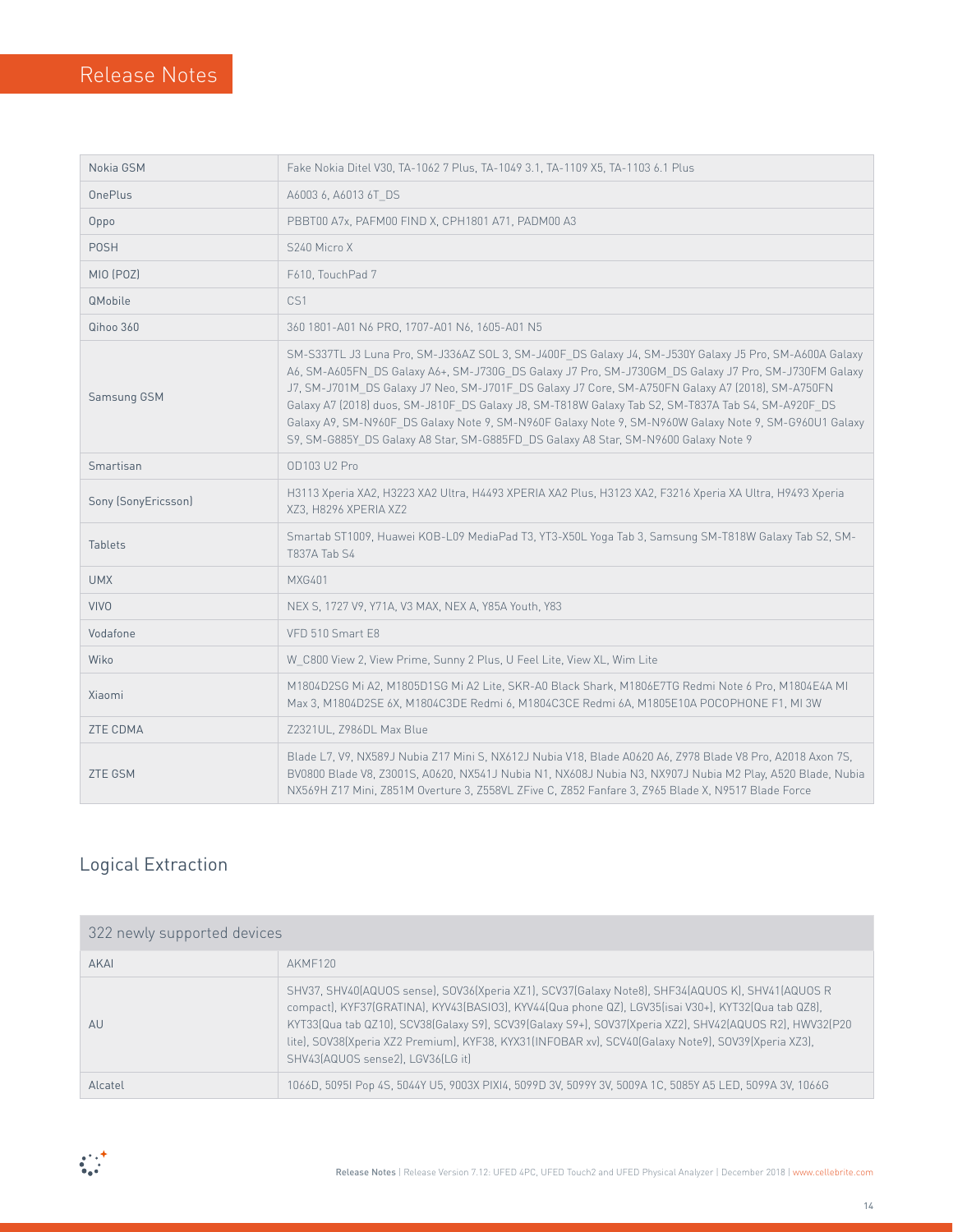| Amazon                 | Fire HD 10 (7th Generation)                                                                                                                                                                                                                                                                                                                                                                                                                                                    |  |  |
|------------------------|--------------------------------------------------------------------------------------------------------------------------------------------------------------------------------------------------------------------------------------------------------------------------------------------------------------------------------------------------------------------------------------------------------------------------------------------------------------------------------|--|--|
| Apple                  | iPad Pro 11 (A1980), iPhone Xs (A1920), iPhone XR (A2105), iPhone Xs Max(A1921)                                                                                                                                                                                                                                                                                                                                                                                                |  |  |
| Asus                   | Z380KL P024 ZenPad 8.0, Z00LD Zenfone 2 Lazer ZE550KL, X018D Zenfone Max Plus, Z012DE ZenFone 3 DS,<br>ZS620KL ZenFone 5Z, X015D Zenfone 4 Max Plus, A009 ZenFone V Live, ZC520KL Zenfone 4 Max, ZE553KL<br>Z01HD Zenfone 3 Zoom, Z01MD Zenfone 4 Selfie Pro                                                                                                                                                                                                                   |  |  |
| <b>BLU</b>             | Grand M2, G150Q Grand XL, Joy J010, A230Q Advance 5.2, R0170WW R2 DS, A350A Advance L4, C050U C4                                                                                                                                                                                                                                                                                                                                                                               |  |  |
| <b>BQ</b>              | Aquaris U2, Aquaris V Plus, Aquaris C, Aquaris X2, Aquaris X2 Pro                                                                                                                                                                                                                                                                                                                                                                                                              |  |  |
| <b>BlackBerry GSM</b>  | BBD100-1 Motion, BBF100-2 KEY2                                                                                                                                                                                                                                                                                                                                                                                                                                                 |  |  |
| Blackview              | A20, S8, A5, BV5800, BV5800 Pro, BV6000                                                                                                                                                                                                                                                                                                                                                                                                                                        |  |  |
| Coolpad                | C103 Cool 1, POL-T0 Cool M7, cp3636a Canvas                                                                                                                                                                                                                                                                                                                                                                                                                                    |  |  |
| Doogee                 | X6 Pro, X10, X10S, S55                                                                                                                                                                                                                                                                                                                                                                                                                                                         |  |  |
| Gionee                 | S11_DS, F5, GN5005 Steel 2_DS, GN5006 Jingang 3_DS, M2017, F6_DS, M7 Plus, F205L, F205L (Bluetooth)                                                                                                                                                                                                                                                                                                                                                                            |  |  |
| Google                 | G013A Pixel 3                                                                                                                                                                                                                                                                                                                                                                                                                                                                  |  |  |
| <b>HTC</b>             | U12 Plus, 2Q5W100 Desire 12 Plus                                                                                                                                                                                                                                                                                                                                                                                                                                               |  |  |
| Huawei                 | AUM-L33 Honor 7A, DUA-L22 Honor 7S, EML-AL00 P20, ANE-AL00 Nova 3E, LDN-LX3 y7 (2018), LLD-AL20<br>Honor 9I, ANE-LX2J Nova 3E, LEO-BX9 Watch 2 1415, RVL-AL09 Honor Note 10, KOB-L09 MediaPad T3, COL-L29<br>Honor 10, PAR-AL00 Nova 3, INE-AL00 Nova 3I, ATU-TL10 ENJOY 8e, KNT-TL10 Honor V8, DRA-LX2 Y5 Prime<br>2018, HMA-L29 Mate 20, SNE-LX1 Mate 20 lite, LYA-L29 Mate 20 Pro                                                                                           |  |  |
| Lenovo                 | L78011 Z5, L38011 K5 Play, L38012 K5 Note, L18011 A5, P2a42 P2, K80M, A308T, TB-X304L Tablet 4 10, YT3-X50L<br>Yoga Tab 3, TB3-X70L Tab 3, A1000L-F IdeaTab                                                                                                                                                                                                                                                                                                                    |  |  |
| LG GSM                 | L59BL Grace, LGL84VL Stylo 3, LGL83BL Stylo 3, LGL158VL Rebel 3, M327 X, LM-X410TK K30, M320G X Power<br>2, LM-X410AS Phoenix Plus, LM-X210CMR Risio 3, G710EMW G7 ThinQ, LM-Q710 (FGN) Stylo 4, US601 X, LM-<br>Q710WA Stylo 4, AS993 G6                                                                                                                                                                                                                                      |  |  |
| Chinese phones         | Fake Nokia Ditel V30, AIEK KK1, Logicom L280, YEZZ C23A, MobiWire Ayasha, YEZZ C21, Slider W30C Premium                                                                                                                                                                                                                                                                                                                                                                        |  |  |
| Chinese Android phones | AllCall Rio, Sagem DMTAB-NV08B, Konrow Coolsense, Ulefone Power 3S, YEZZ Andy 4E, LeEco LEX626 Le<br>S3, OUKITEL U20 Plus, ANS UL40, Vortex Beat 8, Meitu MP1503 M6, MP1709 M8S, MEITU MP1605 V6, MEITU<br>MP1718 T9, Chinese Brand N1, Chinese M-Net Power 1, Tesco HTFA4W Hudl 2, Alba AC70PLV5 7, Smartab<br>ST1009, Ulefone Power 5, LEAGOO M9, LEAGOO M9 PRO, GoClever Quantum II 500 N, LEAGOO S8 PRO, Kogan<br>KHPHN3GQCA Agora Lite (USB), Kogan KHPHN3GQCA Agora Lite |  |  |
| Maxwest                | Uno Flip                                                                                                                                                                                                                                                                                                                                                                                                                                                                       |  |  |
| Meizu                  | PRO 7S, M811Q 6T, M871H 15 Lite, M881H 15                                                                                                                                                                                                                                                                                                                                                                                                                                      |  |  |
|                        | Q426 Canvas Mega 2                                                                                                                                                                                                                                                                                                                                                                                                                                                             |  |  |
| Micromax               | XT1022 Moto E, XT1921-2 Moto E5 Cruise, Moto G6, XT1922-9 G6, XT1922-9 G6 Play, XT1922-5 G6 Play, XT-1929-<br>17 Moto Z3, XT1924-6 Moto E5 Plus, XT1921-1 Moto e5 Play                                                                                                                                                                                                                                                                                                         |  |  |
| Motorola GSM           | Fun 5                                                                                                                                                                                                                                                                                                                                                                                                                                                                          |  |  |
| MyPhone                | SO-01K(Xperia XZ1), SO-02K(Xperia XZ1 Compact), SH-01K(AQUOS sense), MO-01K, SC-02K(Galaxy S9), SC-<br>03K(Galaxy S9+), S0-03K(Xperia XZ2), S0-04K(Xperia XZ2 Premium), S0-05K(Xperia XZ2 Compact), L-01K(V30+),<br>L-03K(LG style), DM-01K, F-01K(arrows NX), F-03K, F-04K(arrows Be), SH-03K(AQUOS R2), M Z-01K, HW-<br>01K(P20 Pro)                                                                                                                                         |  |  |
| <b>NTT Docomo</b>      | Fake Nokia Ditel V30, TA-1062 7 Plus, TA-1049 3.1, TA-1109 X5, TA-1103 6.1 Plus                                                                                                                                                                                                                                                                                                                                                                                                |  |  |
| Nokia GSM              | A6003 6, A6013 6T DS                                                                                                                                                                                                                                                                                                                                                                                                                                                           |  |  |
| <b>OnePlus</b>         | CPH1605 A39, CPH1801 A71, PADM00 A3, PAFM00 FIND X                                                                                                                                                                                                                                                                                                                                                                                                                             |  |  |

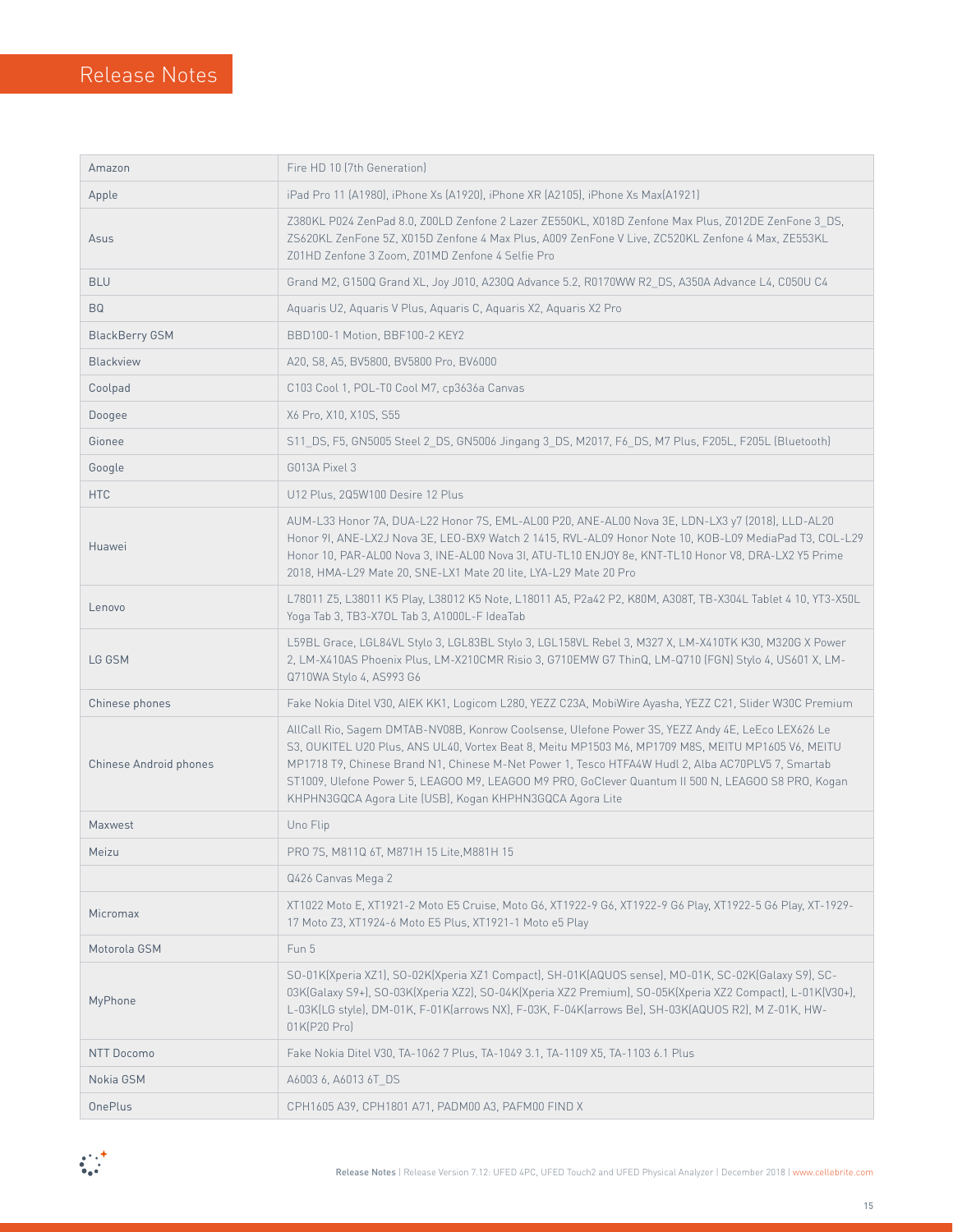| Oppo                | S240 Micro X                                                                                                                                                                                                                                                                                                                                                                                                                                                       |  |
|---------------------|--------------------------------------------------------------------------------------------------------------------------------------------------------------------------------------------------------------------------------------------------------------------------------------------------------------------------------------------------------------------------------------------------------------------------------------------------------------------|--|
| <b>POSH</b>         | F610, TouchPad 7                                                                                                                                                                                                                                                                                                                                                                                                                                                   |  |
| MIO (POZ)           | CS1                                                                                                                                                                                                                                                                                                                                                                                                                                                                |  |
| QMobile             | 1801-A01 N6 PRO, 1707-A01 N6, 1605-A01 N5                                                                                                                                                                                                                                                                                                                                                                                                                          |  |
| Qihoo 360           | RCT6513W87 Galileo Pro                                                                                                                                                                                                                                                                                                                                                                                                                                             |  |
| <b>RCA</b>          | SM-J336AZ SOL 3, SM-S337TL J3 Luna Pro, SM-G885Y DS Galaxy A8 Star, SM-G885FD DS Galaxy A8 Star, SM-<br>J400F DS Galaxy J4, SM-J530Y Galaxy J5 Pro, SM-A750FN Galaxy A7 (2018),                                                                                                                                                                                                                                                                                    |  |
| Samsung GSM         | SM-A750FN Galaxy A7 (2018) duos, SM-A600A Galaxy A6, SM-A605FN DS Galaxy A6+, SM-J701M DS Galaxy J7<br>Neo, SM-J701F DS Galaxy J7 Core, SM-J730FM Galaxy J7, SM-J730G DS Galaxy J7 Pro, SM-J730GM DS Galaxy<br>J7 Pro, SM-J810F DS Galaxy J8, SM-J810G DS Galaxy J8, SM-N960F DS Galaxy Note 9, SM-N960F Galaxy Note<br>9, SM-N960W Galaxy Note 9, SM-A920F_DS Galaxy A9, SM-G960U1 Galaxy S9, SM-T818W Galaxy Tab S2, SM-<br>T837A Tab S4, SM-N9600 Galaxy Note 9 |  |
| Smartisan           | OD103 U2 Pro                                                                                                                                                                                                                                                                                                                                                                                                                                                       |  |
| Sony (SonyEricsson) | H3113 Xperia XA2, H3223 XA2 Ultra, H4493 XPERIA XA2 Plus, H3123 XA2, F3216 Xperia XA Ultra, H9493 Xperia<br>XZ3, H8296 XPERIA XZ2                                                                                                                                                                                                                                                                                                                                  |  |
| <b>Tablets</b>      | Huawei KOB-L09 MediaPad T3, MTK Alba AC70PLV5 7, Samsung SM-T818W Galaxy Tab S2, Samsung SM-T837A<br>Tab S4, Lenovo YT3-X50L Yoga Tab 3, Smartab ST1009                                                                                                                                                                                                                                                                                                            |  |
| <b>UMX</b>          | <b>MXG401</b>                                                                                                                                                                                                                                                                                                                                                                                                                                                      |  |
| <b>VIVO</b>         | NEX S, 1727 V9, Y71A, V3 MAX, NEX A, Y85A Youth, Y83, Y83 (Bluetooth)                                                                                                                                                                                                                                                                                                                                                                                              |  |
| Vodafone            | VFD 510 Smart E8                                                                                                                                                                                                                                                                                                                                                                                                                                                   |  |
| Wiko                | W C800 View 2, View Prime, Sunny 2 Plus, U Feel Lite, View XL, Wim Lite                                                                                                                                                                                                                                                                                                                                                                                            |  |
| Xiaomi              | 8 SE, M1804E4A MI Max 3, M1804D2SE 6X, M1804C3DE Redmi 6, M1803D5XE Redmi 6, M1804C3CE Redmi 6A,<br>M1805E10A POCOPHONE F1, MEE7S Note 5 DS, M1803D5XA Mi Mix 2S, MI 6X, MI 8, Redmi Pro, Redmi 3X,<br>SKR-A0 Black Shark, M1806E7TG Redmi Note 6 Pro, M1803E6G Redmi S2, M1804C3CG Redmi 6A, MI MAX,<br>M1804D2SG Mi A2, M1805D1SG Mi A2 Lite, MI 3W                                                                                                              |  |
| <b>ZTE CDMA</b>     | Z2321UL, Z233V Cymbal (USB), Z233V Cymbal (BT), Z986DL Max Blue                                                                                                                                                                                                                                                                                                                                                                                                    |  |
| <b>ZTE GSM</b>      | Z978 Blade V8 Pro, A2018 Axon 7S, BV0800 Blade V8, Z3001S, A0620, A0620 (Bluetooth), NX608J Nubia N3,<br>NX907J Nubia M2 Play, NX541J Nubia N1, Nubia NX569H Z17 Mini, Blade L7, Z851M Overture 3, Z558VL ZFive C,<br>V9, A520 Blade, NX612J Nubia V18, NX589J Nubia Z17 Mini S, Z719DL Zmax One, Z852 Fanfare 3, Z965 Blade X,<br>N9517 Blade Force                                                                                                               |  |